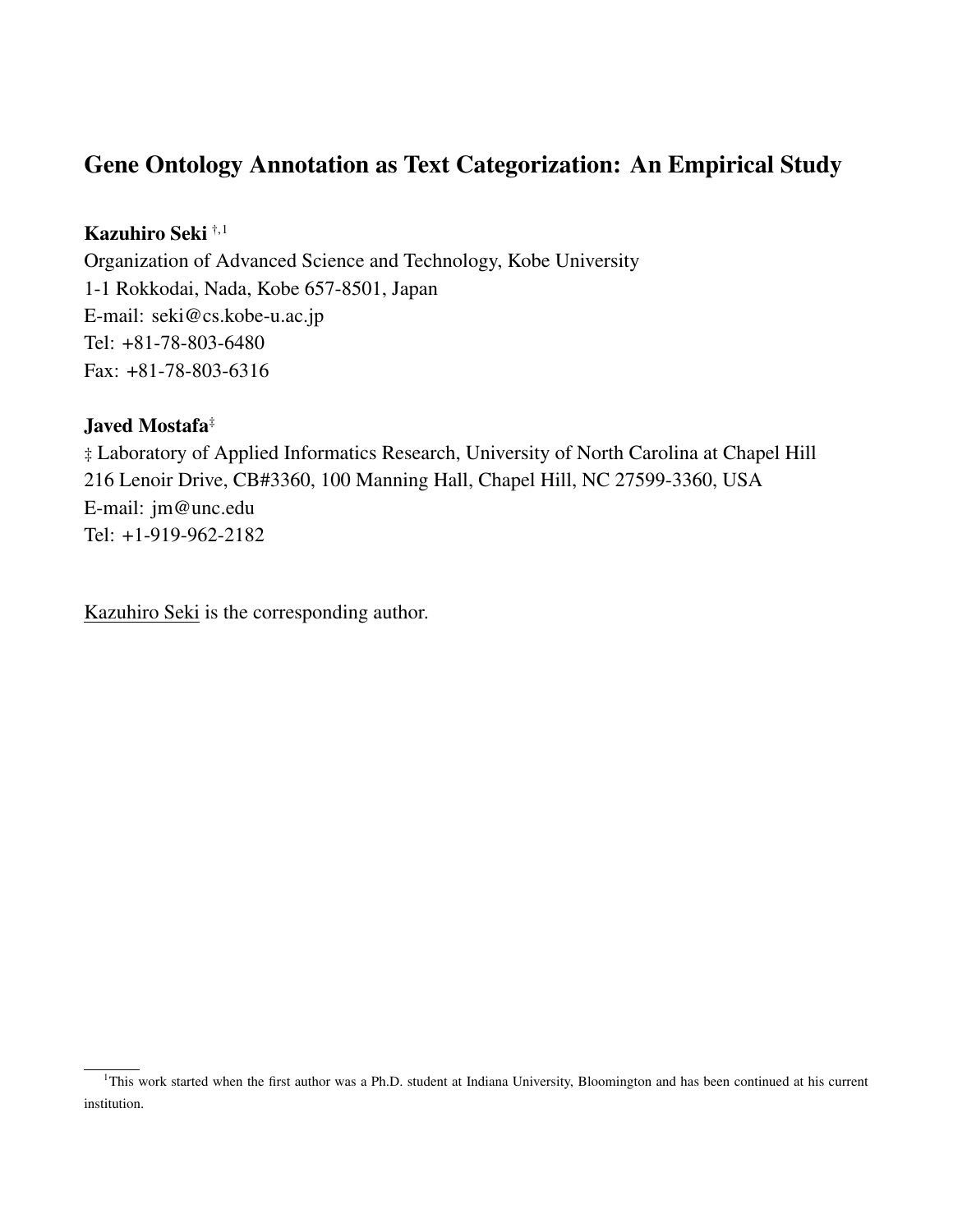## Abstract

Gene Ontology (GO) consists of three structured controlled vocabularies, i.e., GO domains, developed for describing attributes of gene products, and its annotation is crucial to provide a common gateway to access different model organism databases. This paper explores an effective application of text categorization methods to this highly practical problem in biology. As a first step, we attempt to tackle the automatic GO annotation task posed in the Text Retrieval Conference (TREC) 2004 Genomics Track. Given a pair of genes and an article reference where the genes appear, the task simulates assigning GO domain codes. We approach the problem with careful consideration of the specialized terminology and pay special attention to various forms of gene synonyms, so as to exhaustively locate the occurrences of the target gene. We extract the words around the spotted gene occurrences and used them to represent the gene for GO domain code annotation. We regard the task as a text categorization problem and adopt a variant of *k*NN with supervised term weighting schemes, making our method among the top-performing systems in the TREC official evaluation. Furthermore, we investigate different feature selection policies in conjunction with the treatment of terms associated with negative instances. Our experiments reveal that round-robin feature space allocation with eliminating negative terms substantially improves performance as GO terms become specific.

### Keywords

Text Categorization, Gene Ontology Annotation, Supervised Term Weighting, Feature Selection Policy, Automatic Database Curation, Genomic Information Retrieval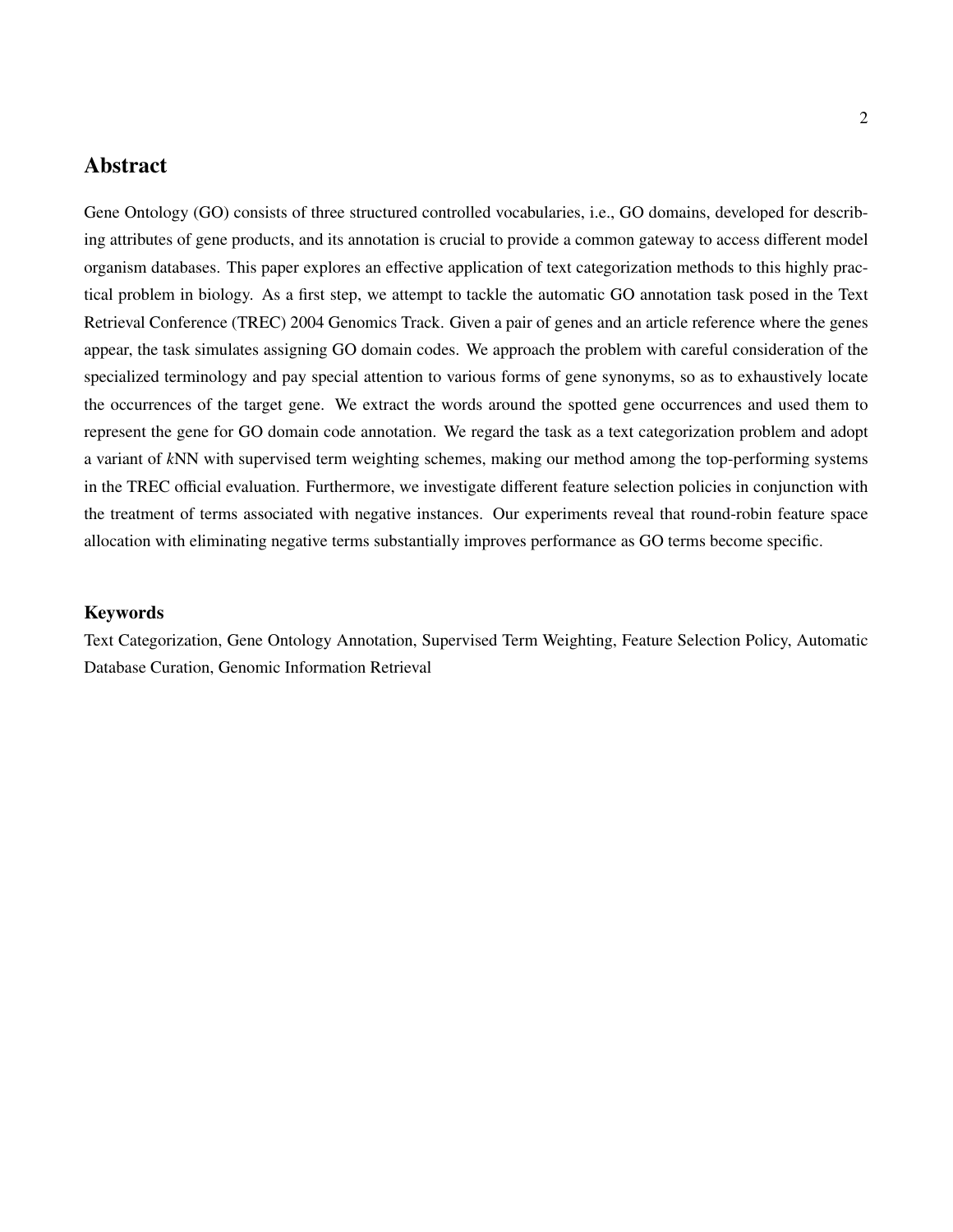

*Figure 1*. Structure of Gene Ontology.

## 1 Introduction

Given the intense interest and the fast growing literature, biomedicine is an attractive domain for exploration of intelligent information processing techniques, such as information retrieval (IR), information extraction, and information visualization. Hence, it has been increasingly drawing much attention of researchers in IR and other related research communities (Azuaje & Dopazo, 2005; Hirschman et al., 2002; Shatkay & Feldman, 2003), which in part resulted in a track at Text Retrieval Conference (TREC)<sup>1</sup> solely dedicated to the biomedical domain, namely, the Genomics Track (Hersh, 2002, 2004; Hersh & Bhuptiraju, 2003; Hersh et al., 2004, 2005). This work is motivated by one of the task challenges at the track and introduces a successful application of general text categorization and IR methods to this evolving field of research targeting biomedical text.

In the post-genomic era, one of the major activities in molecular biology is to determine the precise functions of individual genes or gene products, which has been producing a large number of publications with the help of high throughput gene analyses. To structure the information related to gene functions scattered over the literature, a great deal of efforts have been made to annotate articles by using the Gene Ontology<sup>2</sup> (GO) terms. GO (The Gene Ontology Consortium, 2000) was first developed as a collaborative project among three model organism databases, FlyBase, the Saccharomyces Genome Database, and the Mouse Genome Database, in order to facilitate uniform queries across the different databases. GO consists of three structured controlled vocabularies (ontologies) that describe gene products in terms of their associated biological process (BP), cellular component (CC), and molecular function (MF). The ontologies are structured—under the top three nodes—as directed acyclic graphs, which allow a child term to have multiple parents. Figure 1 illustrates the structure of GO.

Because of the large number of publications and specialized content, GO annotation requires extensive human efforts and substantial domain knowledge, usually conducted by experts. However, Baumgartner et al. (2007) reported that current manual curation for GO annotation would never complete at the current rate of production through careful analyses based on a metric known as the *found*/*fixed graph* from software engineering. Thus, there is a po-

<sup>1</sup>http://trec.nist.gov/

<sup>2</sup>http://www.geneontology.org/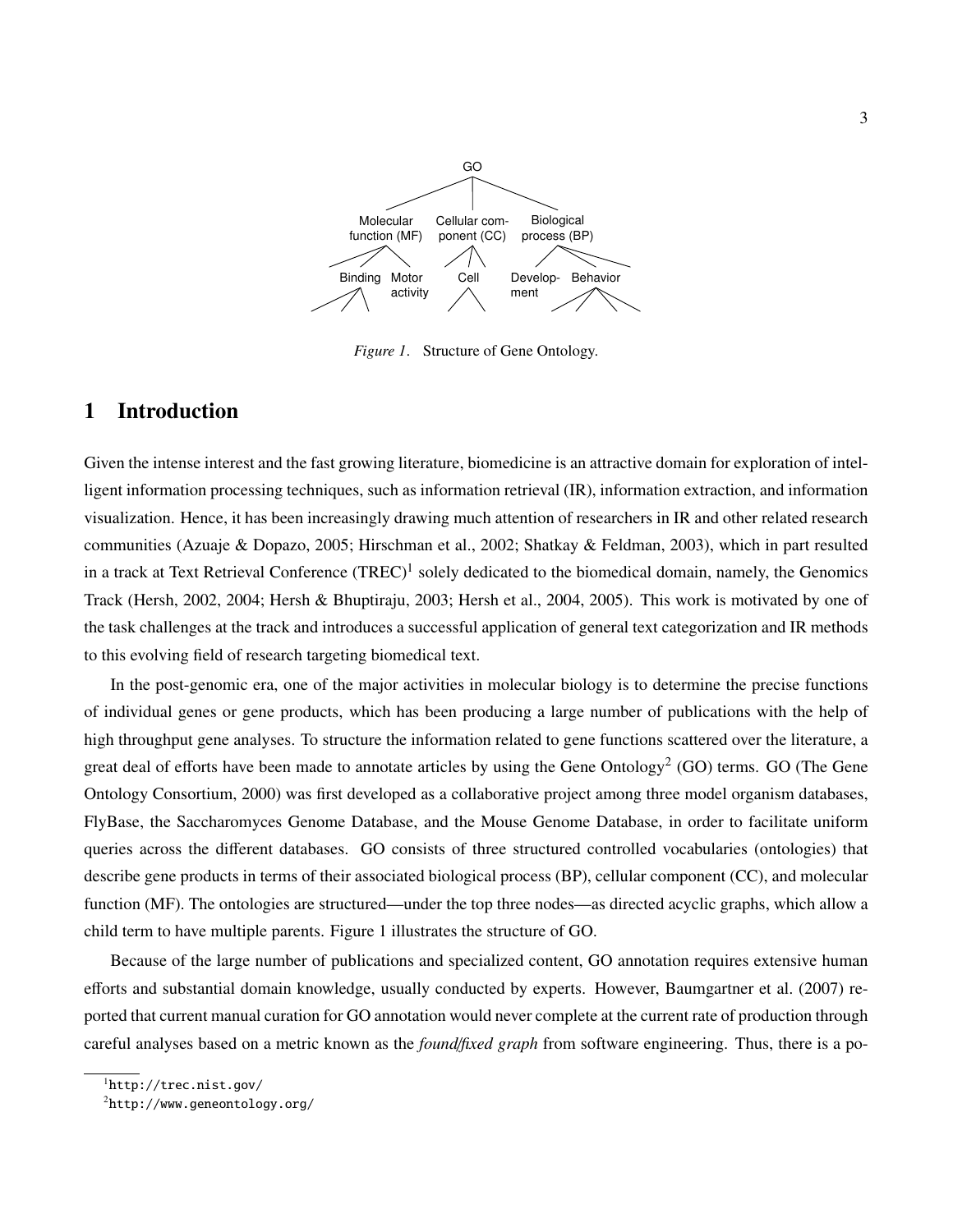tential need to automate or semi-automate GO annotation, which could greatly alleviate the human curation. This was one of the primary objectives pursued at the Genomics Track 2004 (Hersh et al., 2004).

The Genomics Track consisted of two tasks: *ad hoc retrieval* and *categorization* tasks. For the former, given 50 topics obtained through interviews with real research scientists, the participants were required to find relevant documents from 10 years' worth of MEDLINE data. The latter task, which is our focus in this paper, was composed of two sub-tasks; one was called the *triage* task and the other the *annotation* task. Both tasks mimicked some parts of the GO annotation process currently carried out by human experts at Mouse Genome Informatics (MGI) initiative. In brief, the goal of the triage task was to correctly identify whether an input article contains experimental evidence that warrants GO annotation regardless of particular GO terms. The annotation task was the next step to the triage decision, and the primary goal was to correctly assign GO domain codes, i.e., MF, BP, and CC (not the actual GO terms) or not to assign them, i.e., negative, for each of the given genes that appear in the article.<sup>3</sup> Note that there may be more than one gene associated with an article and there may be more than one domain code assigned to a gene. The secondary goal of the annotation task—although not discussed in this paper—was to identify the correct GO evidence code that indicates the type of evidence for the assigned domain code. Compared to the other tasks which attracted numbers of runs and participants, the latter part of the annotation task was challenged by only two research groups including ours (Seki et al., 2004), which partly indicates the difficulty of the task.

The triage task can be seen as a standard text categorization problem to classify an input article into one of the predefined categories (positive and negative), while the annotation task requires to classify not an article as a whole but each given gene appearing in the article. In other words, each (article, gene) pair is to be independently treated and classified even when two (or more) genes appear in a single article. We address the problem by extracting document fragments that are likely to contain the gene in question by gene name expansion and a flexible term matching scheme. The resulting document fragments are then used for representing the particular gene. For classification, we use a variant of k-Nearest Neighbor (*k*NN) classifiers with a supervised term weighting scheme (Debole & Sebastiani, 2003) which consider word distributions in different categories.

This paper focuses on an application of general text categorization and IR techniques to the domain-specific problem requiring the involvement of an expert and it typically is a highly intellectual process demanding a careful consideration of the properties of the terminology in biomedicine. In the following, Section 2 introduces our proposed framework for GO domain code annotation in detail, and then Section 3 describes the data and evaluation measures used for our experiments. In Section 4, we show the validity of our framework through a number of experiments with various different settings. In addition, we compare different feature selection policies to study their effects on GO annotation. Section 5 reports an application of our framework to the triage task as well. After Section 6 discussing the related work, Section 7 concludes this paper with a brief summary of our approach and major findings, and possible future directions.

<sup>&</sup>lt;sup>3</sup>Assuming perfect triage decision, there would not be negative cases at the annotation stage. However, there were negative instances purposefully included in the TREC data (see Section 3.2).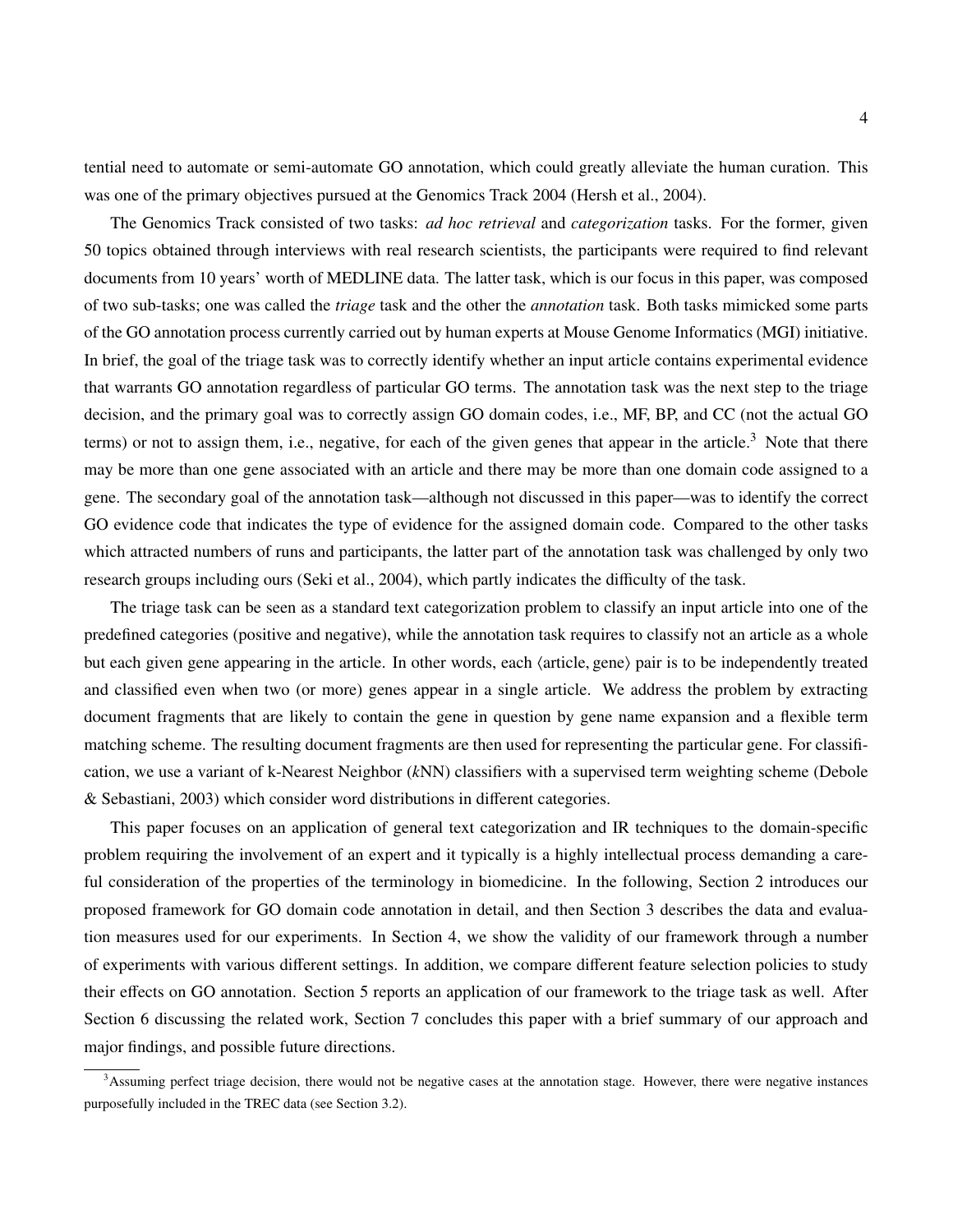## 2 Methods

This section details our proposed framework for automatic GO domain code annotation. Hereafter, we will refer to GO domain code annotation as "GO annotation" for short unless otherwise noted. First, Section 2.1 describes how input is processed and represented in a vector space, and then Section 2.2 presents a classifier to be used for GO annotation.

### 2.1 Document representation

#### 2.1.1 Identification of relevant paragraphs

GO annotation needs to be made not for each input article but for each gene for which there is experimental evidence that warrants GO annotation. Therefore, each (article, gene) pair can be treated as a "document" or "text" in the sense of text categorization. For this purpose, we propose a simple but effective approach to extract only the text fragments that are likely to contain the gene in question and treat a set of the extracted text fragments as a "document" to represent the *(article, gene)* pair. This process can be broken down into *gene name expansion* and *gene name identification*, each explained in the following.

Gene name expansion Gene name expansion refers to a process to associate synonyms with a given gene name. Gene names (and their products) are known to have several types of synonyms including aliases, abbreviations, and gene symbols (Sehgal & Srinivasan, 2006). For instance, "membrane associated transporter protein" (GeneID<sup>4</sup>: 22293) can be referred to as *underwhite*, *dominant brown*, *Matp*, *uw*, *Dbr*, *bls*, *Aim1*, etc. Therefore, all of these names should be considered to identify text fragments mentioning the gene. To obtain such synonyms, we used two sources of information: the article itself and a gene name dictionary. As described later in Section 3, the input article is annotated with SGML tags and there are two relevant fields, <KEYWORD> and <GLOSSARY>, in which a gene name and its synonym may be explicitly stated.<sup>5</sup> An example is given in Figure 2, where five pairs of entity names and their abbreviations are defined. If the given gene is found in the pairs, we use the information to expand the gene name. Incidentally, we also examined the use of body text because gene name abbreviations often appear with parentheses immediately following the official names (Schwartz & Hearst, 2003). However, it slightly degraded classification in our preliminary experiments and thus was not used thereafter.

As another source of gene name expansion, a gene name dictionary was automatically compiled from existing databases. For this work, we experimentally used the SWISS-PROT (O'Donovan et al., 2002) and LocusLink (Pruitt & Maglott, 2001) databases.<sup>6</sup> The resulting name dictionary contains 493,473 records, where each record has a

<sup>4</sup>From the Entrez Gene database available at http://www.ncbi.nlm.nih.gov/sites/entrez?db=gene

 $5$ The DTD is found at http://highwire.stanford.edu/about/dtd/

<sup>6</sup>LocusLink has been superseded by Entrez Gene.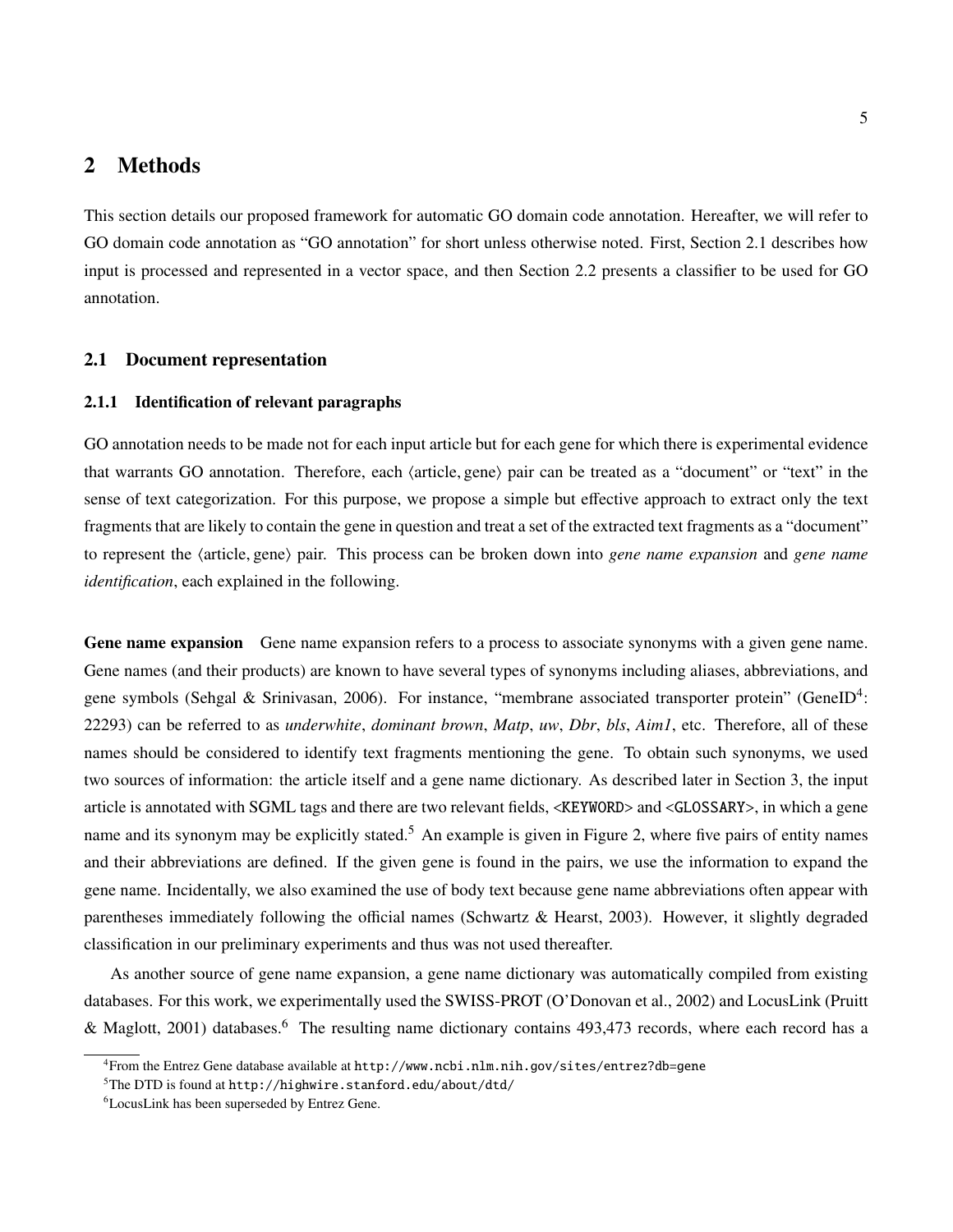```
<GLOSSARY>
 <DEFLIST>
    <TERM ID="G1">MHC</TERM>
      <DD><P>major histocompatibility complex</P></DD>
   <TERM ID="G2">Hsp</TERM>
      <DD><P>heat shock protein</P></DD>
   <TERM ID="G3">T4Hsp10</TERM>
      <DD><P>bacteriophage T4 Hsp10</P></DD>
   <TERM ID="G4">MES</TERM>
      <DD><P>4-morpholineethanesulfonic acid</P></DD>
   <TERM ID="G5">E-64</TERM>
      <DD><P>trans-epoxysuccinyl-<SC>l</SC>-leucylamido-(4-guanidino)butane</P></DD>
 </DEFLIST>
</GLOSSARY>
```
*Figure 2.* An excerpt of a <GLOSSARY> field from an SGML file (bc0102000155.gml in the TREC 2004 Genomics Track data set for GO annotation task; see Section 3.2 for detail).

gene/protein name as an index and lists its synonyms. Hereafter, we use the word "gene names" to refer to all of official names, aliases, abbreviations, and gene symbols.

It is often the case that gene name dictionaries automatically compiled from existing databases, such as ours, are noisy due to multi-sense gene names, inconsistent format in the databases, etc. Therefore, it usually requires manual curation to build a high-quality dictionary (Egorov et al., 2004; Hanisch et al., 2003), which is important for general-purpose gene name recognition systems. Fortunately, the quality of a dictionary would not be as important in our application, because even if the dictionary provides wrong gene names as synonyms of a given gene, those wrong names are unlikely to appear in an article as they are irrelevant to the given target gene with which the article is associated.

Gene name identification The next step is to find text fragments mentioning the gene in question, where we considered a paragraph as a unit of analysis. Here, the problem is that, besides synonyms, gene names often have many variants due to arbitrary use of special symbols, white space, and capital and small letters (Cohen et al., 2002; Cohen, 2005; Fang et al., 2006; Morgan et al., 2007). To tolerate these minor differences in identifying gene names, both gene names and text were normalized using the following heuristic rules partly derived from the work by Cohen et al. (2002). Note that the actual order of applying the rules does not make difference.

• Replace all special symbols (non-alphanumeric characters) with space (e.g.,  $NF$ -kappa  $\rightarrow NF$  kappa)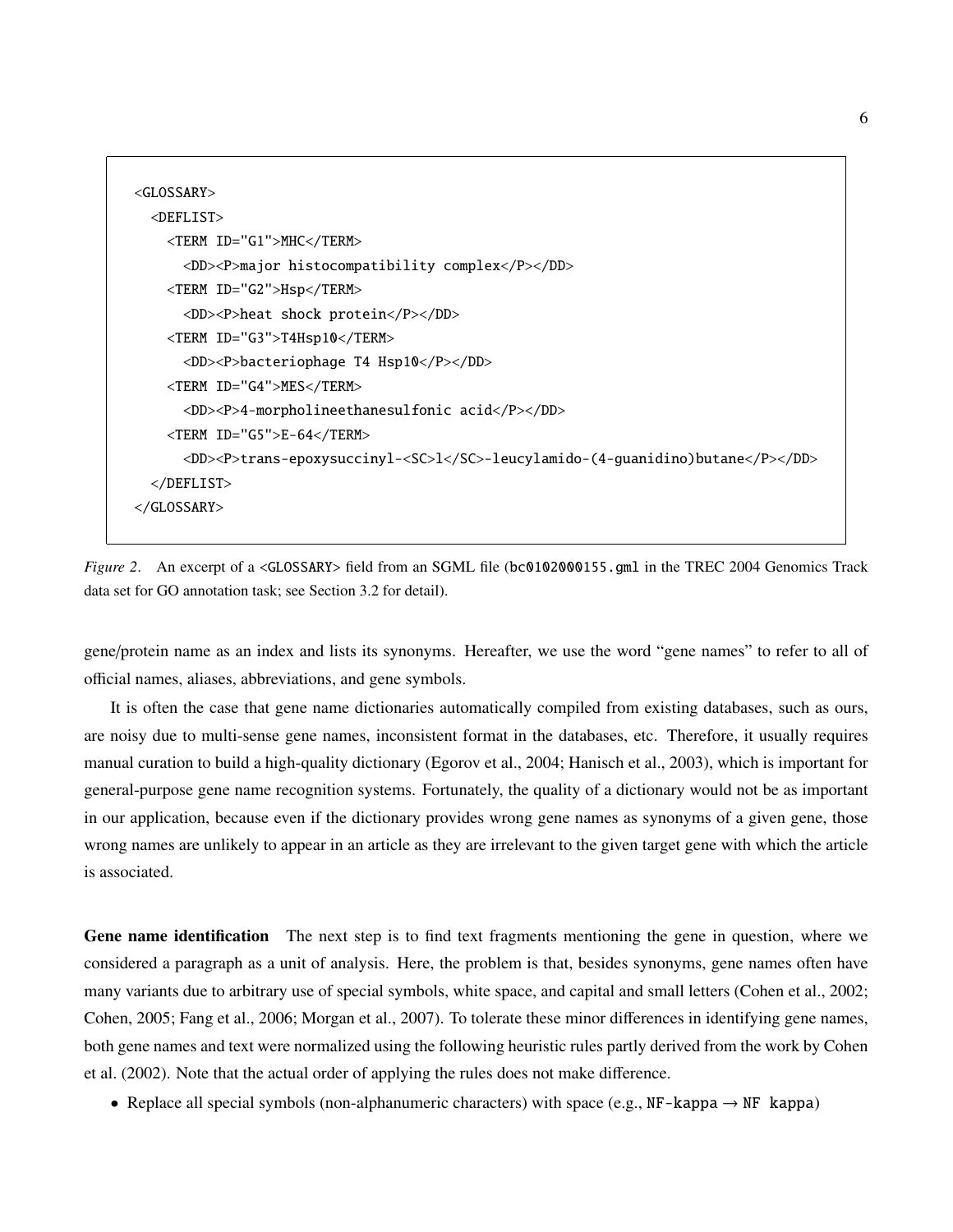- Insert space between different character types, such as alphabets and numerals (e.g., Diet1  $\rightarrow$  Diet 1)
- Insert space between Greek alphabets and other words (e.g., kappaB  $\rightarrow$  kappa B)
- Lowercase all characters

Then, each paragraph (identified by SGML tags) in the article was scanned if it contained any of the gene names associated with the gene in question. Note that section titles were appended to each paragraph since they are often descriptive. In addition, if the paragraph referred to figures and/or tables for the first time in the article, their captions were also appended to the paragraph.

We have so far obtained gene name synonyms and normalized both gene names and text to facilitate gene name identification. However, there remains another problem. That is, gene names are frequently written in slightly different forms with extra words, different word order, etc. For example, "*peroxisome proliferator activated receptor binding protein*" (GeneID: 19014) may be referred to as "*peroxisome proliferator activator receptor (PPAR)-binding protein*" where underlines indicate the differences. To deal with the problem, we used approximate word matching. To be precise, for each target gene name (denoted as *gene*) and each candidate which mentions any word composing the gene name (denoted as *candidate*), a word-overlap score defined below was computed.

$$
Overallap(gene, candidate) = \frac{M - \alpha \cdot U}{N + \beta}
$$
 (1)

where *M* and *U* represent the number of matching and unmatching words, respectively;  $\alpha$  is a penalty for unmatching words (set to 0.3); *N* is the number of words composing the gene name; and  $\beta$  penalizes shorter gene names (set to 2). If any candidate associated with a paragraph had a score exceeding a predefined threshold (set to 0.3), the paragraph was used to represent the  $\langle$ article, gene $\rangle$  pair after stopword removal and stemming by the PubMed stopword list<sup>7</sup> and Lovins stemmer (Lovins, 1968), respectively. For instance, the example of "*peroxisome*. . ." above has five matching and two unmatching words, resulting in an overlap score of 0.55. Because it is greater than the threshold (0.3), the paragraph containing the candidate is extracted and used in part to represent the corresponding  $\langle$  article, gene $\rangle$  pair. Incidentally, the values of the parameters were arbitrarily determined based on our preliminary experiments using the training data (see Section 3 for the description of the data set).

Here, we treated a paragraph as a unit of extraction since it is thought to be organized in a single topic and seems to be an appropriate unit. In Section 4.2, we will examine other alternatives.

#### 2.1.2 MeSH terms

Along with the article itself, we took advantage of external resources, specifically, Medical Subject Heading (MeSH)<sup>8</sup> terms assigned to the article. MeSH is a controlled vocabulary developed at the National Library of Medicine (NLM) for indexing biomedical articles and is annotated by human experts at NLM.

 $^{7}$ http://www.ncbi.nlm.nih.gov/entrez/query/static/ help/pmhelp.html

<sup>8</sup>http://www.nlm.nih.gov/mesh/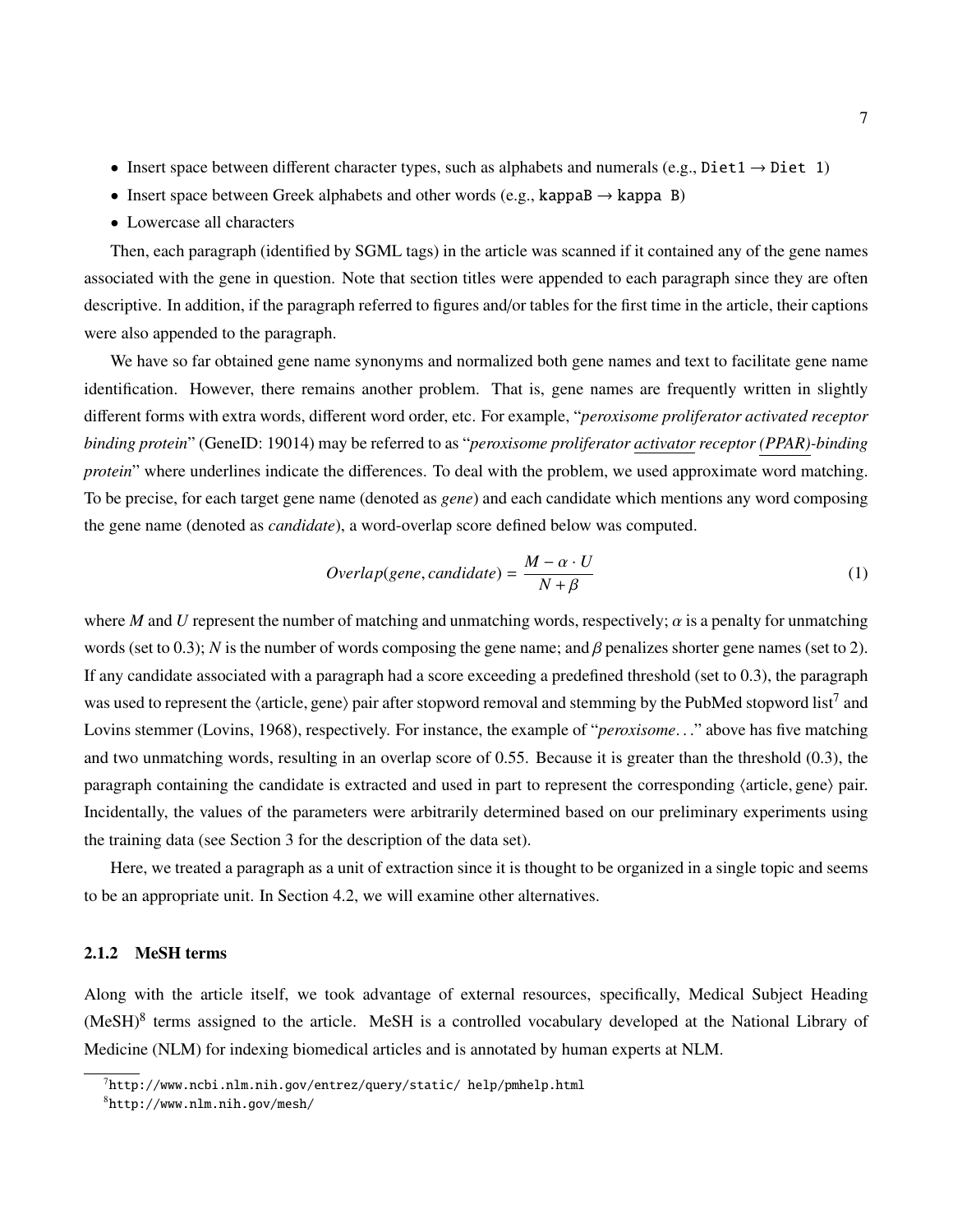For each input article, all the associated MeSH terms were obtained from the MEDLINE database<sup>9</sup> using Entrez Utilities.<sup>10</sup> Because these MeSH terms are annotated with the article (not with particular genes in it), they were added to *every* document (i.e., a set of paragraphs) representing a pair of the article and *any* gene coupled with it. Note that a special symbol MESH+ was concatenated to each MeSH term so as to distinguish MeSH from other terms.

### 2.1.3 Feature selection

Feature selection identifies the features (terms) that are more informative in terms of classification according to some statistic measure, which not only reduces the size of the feature space but often improves classification (Yang & Pedersen, 1997). For this work, we adopted the chi-square statistic and compute it for every term composing the "documents" obtained through the previous steps.

Chi-square statistic of term *t* in class *c* is defined as:

$$
\chi^{2}(t,c) = \frac{N(AD - CB)^{2}}{(A+C)(B+D)(A+B)(C+D)}
$$
\n(2)

where *c* is one of the GO domain codes (BP, MF, and CC) or negative (NEG), *A* is the number of documents containing term *t* in class *c*, *B* is the number of documents containing *t* that are not in *c*, *C* is the number of documents not containing *t* in *c*, *D* is the number of documents not containing *t* in classes that are not in *c*, and *N* is the total number of documents. For each term *t*, chi-square statistic was computed for every class, and the maximum score was taken as the chi-square statistic for term *t*; that is,  $\chi^2(t) = \max_i \chi^2(t, c_i)$ . Only the top *n* terms with higher chi-square were selected and used for the following processes. We empirically chose  $n=3000$  based on our preliminary experiments. It should be mentioned that, for real-world applications, a smaller feature set would be preferred from the view point of computer resources and processing time. However, this work pursues highest performance possibly obtained by the proposed framework, where those issues are secondary.

#### 2.1.4 Term weighting

Each (article, gene) pair is associated with a set of selected terms in the preceding steps. To apply *kNN* for classification as described in the next section, we convert it to a term vector using the classic vector space model (Salton & McGill, 1983) with conventional TFIDF (term frequency-inverse document frequency) defined as:

$$
\text{TFIDF}(t, d) = (1 + \log \text{TF}(t, d)) \cdot \log \frac{N}{\text{DF}(t)}
$$
\n(3)

where  $TF(t, d)$  is a term frequency of term *t* within document *d*, *N* is the total number of documents, and  $DF(t)$  is the number of documents in which term *t* appears. In cases where  $TF(t, d) = 0$ ,  $TFIDF(t, d)$  is defined to be 0.

<sup>9</sup>http://www.ncbi.nlm.nih.gov/entrez/query.fcgi

<sup>10</sup>http://www.ncbi.nlm.nih.gov/entrez/query/static/eutils help.html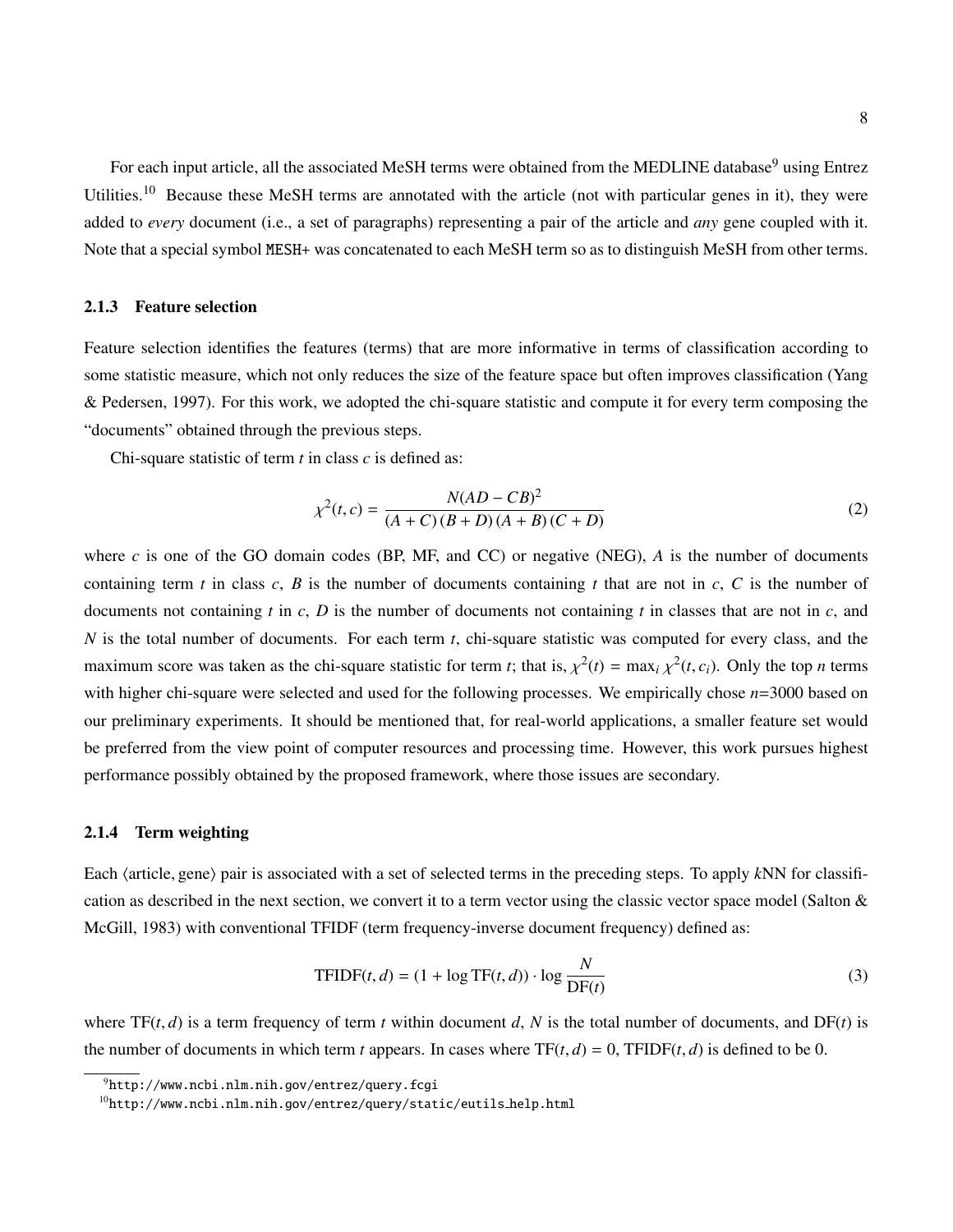We also examine another term weighting scheme, so called *supervised term weighting*, proposed by Debole & Sebastiani (2003). It takes into account pre-labeled class information in training data and reuses statistic computed in the feature selection step (e.g., chi-square statistics, information gain, etc.) in place of IDF. We use TFCHI which is defined as a product of TF and chi-square statistic. Specifically, we test two variants of the scheme, denoted as  $TFCHI<sub>1</sub>$  and  $TFCHI<sub>2</sub>$ , respectively.

$$
\text{TFCHI}_1(t, d) = (1 + \log \text{TF}(t, d)) \cdot \chi^2(t)
$$
\n
$$
\text{TFCHI}_2(t, d) = (1 + \log \text{TF}(t, d)) \cdot \log \chi^2(t)
$$
\n
$$
(4)
$$

### 2.2 kNN classifiers

We use a variant of *k*NN classifiers to assign GO domain codes to each pair of article and gene. *k*NN is an instancebased classifier and is reported as one of the best classifiers for text categorization in both newswire and medical domains (Yang & Liu, 1999). In brief, it classifies input *v* to one or more predefined classes depending on what classes its neighbors belong to. The decision rule can be expressed as

if 
$$
Score(c, v) = \sum_{i} sim(v, n_{c,i}) > t_c
$$
, then assign *c* to *v* (5)

where  $n_c$  is the *k* nearest neighbors having class  $c \in \{BP, MF, CC\}$ ,  $t_c$  is a per-class threshold, and  $sim(v, n_{c,i})$  returns cosine similarity between the arguments. Threshold *t<sup>c</sup>* can be optimized to maximize an arbitrary metric (e.g., *F*<sup>1</sup> score) using tuning data.

In cases where none of the GO domain codes is assigned to input *v*, then it is considered to be negative. This ensures that an input does not have both positive (BP, MF, or CC) and negative classes together. It should be noted that, however, negative class does affect classification because more negative instances included in *k* neighbors generally lead to lower scores for the positive classes.

We slightly modified the standard scoring scheme above to multiply the similarity scores by the number of *k* neighbors having class *c*, denoted as |*nc*|.

if 
$$
Score(c, v) = \sum_{i} sim(v, n_{c,i}) \times |n_c| > t_c
$$
, then assign *c* to *v* (6)

It intended to boost the scores for more frequent classes within the *k* neighbors. This modification slightly but constantly improved classification (around 2% in *F*<sup>1</sup> score), presumably because for evaluation we used microaveraged *F*<sup>1</sup> which emphasizes larger classes (see Section 3.3).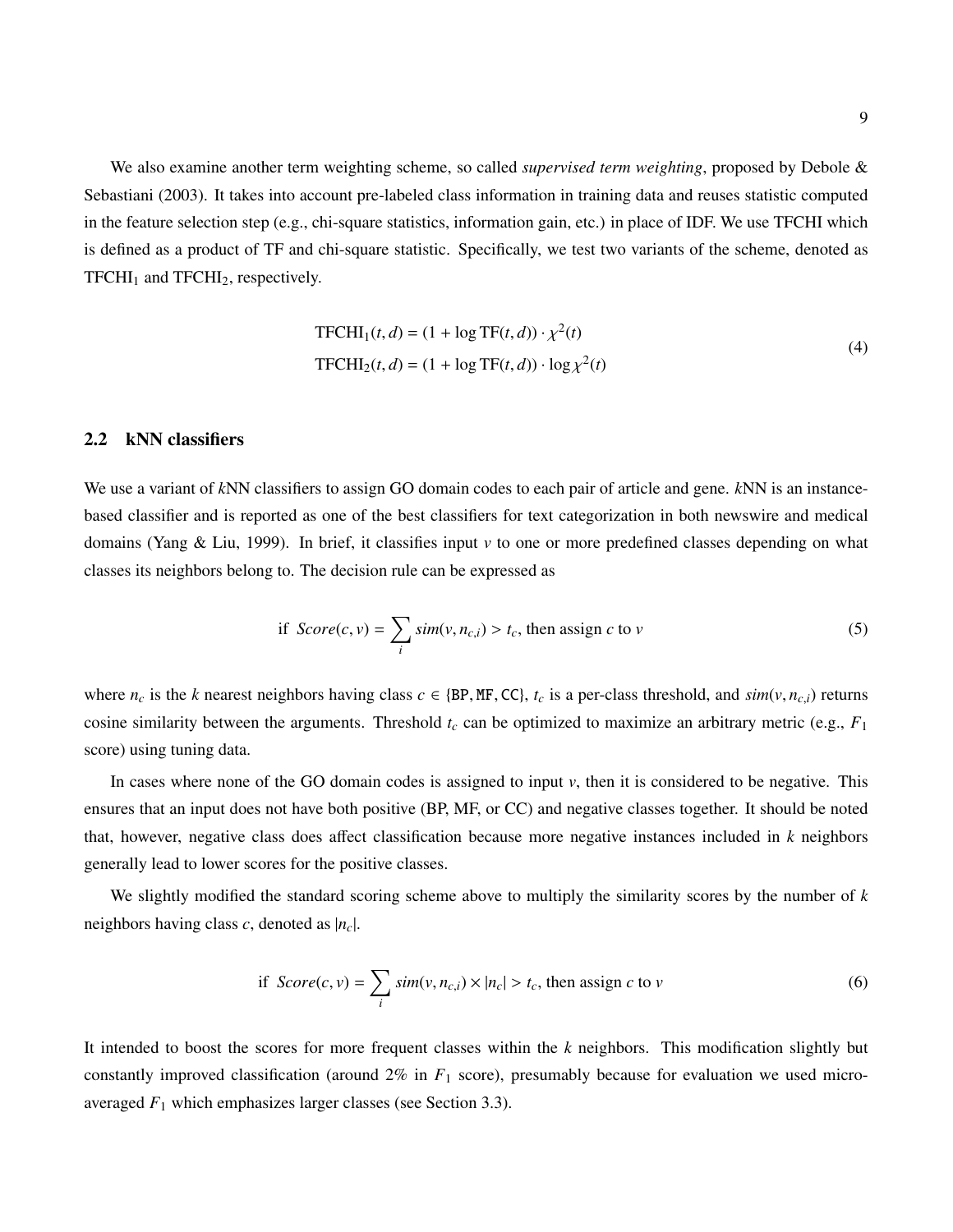## 3 Experimental Setup

### 3.1 Implementation

We implemented for evaluation the categorization framework described in Section 2 in the R programming language, where data preprocessing including feature selection was done by Perl scripts. All the experiments reported in this paper were carried out on a PC running Linux with two 2.00 GHz Intel Pentium 4 processors and 3.5 GB of RAM.

#### 3.2 Data sets

For evaluation, we use the data set from the Genomics Track 2004 GO annotation task (Cohen & Hersh, 2006). The data set is composed of 504 full-text articles for training and 378 for test, both in SGML format. Each of the articles is associated with one or more genes and each gene is annotated with one or more classes (BP, MF, and CC) or negative by MGI curators. The total number of triplets  $\langle$  article, gene, class $\rangle$  is 1,661 (589 positives and 1,072 negatives) and 1,077 (495 positives and 582 negatives) for the training and test data, respectively. Because gene names often contain Greek alphabets, character entities used for representing Greek alphabets (e.g., "&agr;" for  $\alpha$ ) were converted to the corresponding English spellings (e.g., alpha) in advance to facilitate gene name identification.

The training data were used for tuning parameters including the number of *k* neighbors and per-class thresholds *t<sup>c</sup>* in Equation (6) and were used as pre-labeled instances in classifying the test data by *k*NN.

### 3.3 Measures

Following the TREC Genomics Track, we used the micro-averaged  $F_1$  score as an evaluation metric for GO annotation, so as to make our results directly comparable with the official evaluation. Micro-averaged  $F_1$  is an instancebased measure paying equal importance to each instance (or label) and hence more influenced by the performance in larger classes, whereas the another measure—macro-averaged  $F_1$ —is class-based, paying equal importance to each class (Jackson & Moulinier, 2007). Both types of  $F_1$  are defined as the harmonic mean of precision and recall, which are calculated based on either instances or classes depending on the type of  $F_1$  intended. Equation (7) presents the definitions of the micro-averaged measures, where classes are biological process (BP), cellular component (CC), and molecular function (MF) and do not include negative (NEG).

$$
Recall = \frac{\# \text{ of class labels correctly predicted by the system}}{\# \text{ of true class labels}}
$$
\n
$$
Precision = \frac{\# \text{ of class labels correctly predicted by the system}}{\# \text{ of class labels predicted by the system}}
$$
\n
$$
F_1 = \frac{2 \times Precision \times Recall}{Precision + Recall}
$$
\n(7)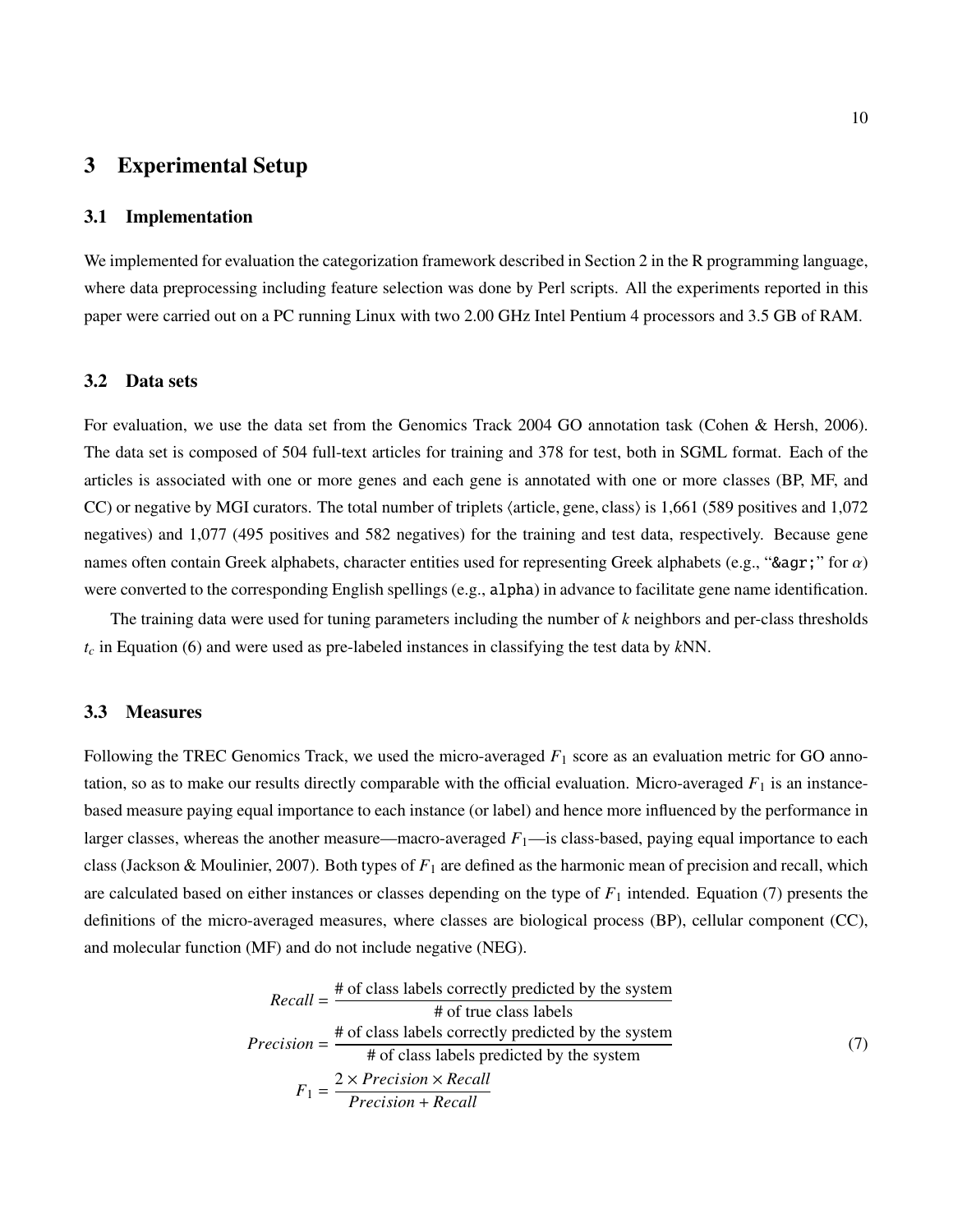|             |                    | Prec  | Recall | F <sub>1</sub> |
|-------------|--------------------|-------|--------|----------------|
|             | <b>Best</b>        | 0.441 | 0.769  | 0.561          |
| <b>TREC</b> | Worst              | 0.169 | 0.133  | 0.149          |
|             | Mean               | 0.360 | 0.581  | 0.382          |
| Ours        | TFIDF              | 0.445 | 0.849  | 0.584          |
|             | TFCHI <sub>1</sub> | 0.460 | 0.764  | 0.575          |
|             | TFCHI <sub>2</sub> | 0.501 | 0.707  | 0.586          |

Table 1: The TREC official results and our results for GO domain code annotation (on the test data set).

## 4 Results and discussion

#### 4.1 Primary results

Our proposed framework for GO annotation was applied to the test data, where the per-class thresholds  $t_c$  in Equation (6) and other parameters including the number of  $k$  neighbors were optimized to maximize  $F_1$  for each term weighting scheme using the training data.<sup>11</sup> Table 1 compares our results (TFIDF, TFCHI<sub>1</sub>, and TFCHI<sub>2</sub>) on the test data and the representative results from the TREC official evaluation. For the annotation task, there were 36 runs submitted from 10 different research groups (Hersh, 2004). Incidentally, the best result in TREC was also obtained by our group using TFCHI<sup>2</sup> (Seki et al., 2004; Seki & Mostafa, 2005). The improvement from 0.561 ("Best") to 0.586 ("TFCHI2") is due to a few corrections in our codes for feature selection and classification. It should be also mentioned that the TFCHI<sub>2</sub> scheme performed the best for the GO domain and evidence codes annotation task at the TREC 2004 as well (see Hersh, 2004; Seki et al., 2004).

We can observe that, despite the simplicity of our approach, it performed quite well especially with TFIDF and TFCHI2. In the following sections, we take a closer look at major features or components of our framework and discuss their contribution.

#### 4.2 Additional experiments

#### 4.2.1 Alternative settings

We have made a number of design decisions in developing our framework and system features. To investigate the impact of the decisions, we conducted several experiments with various different settings. Particularly, we were interested whether the features or components below had made any impact on GO annotation.

• Gene name identification: We identified the paragraphs that were likely to contain the target gene using approximate word matching (see Section 2.1). Did it actually improve GO annotation? To answer the question, we

<sup>&</sup>lt;sup>11</sup>For instance, for TFCHI<sub>2</sub>, *k* was set to 60 and  $t_c$  was set to 211.4, 194.4, and 275.8 for BP, CC, and MF, respectively.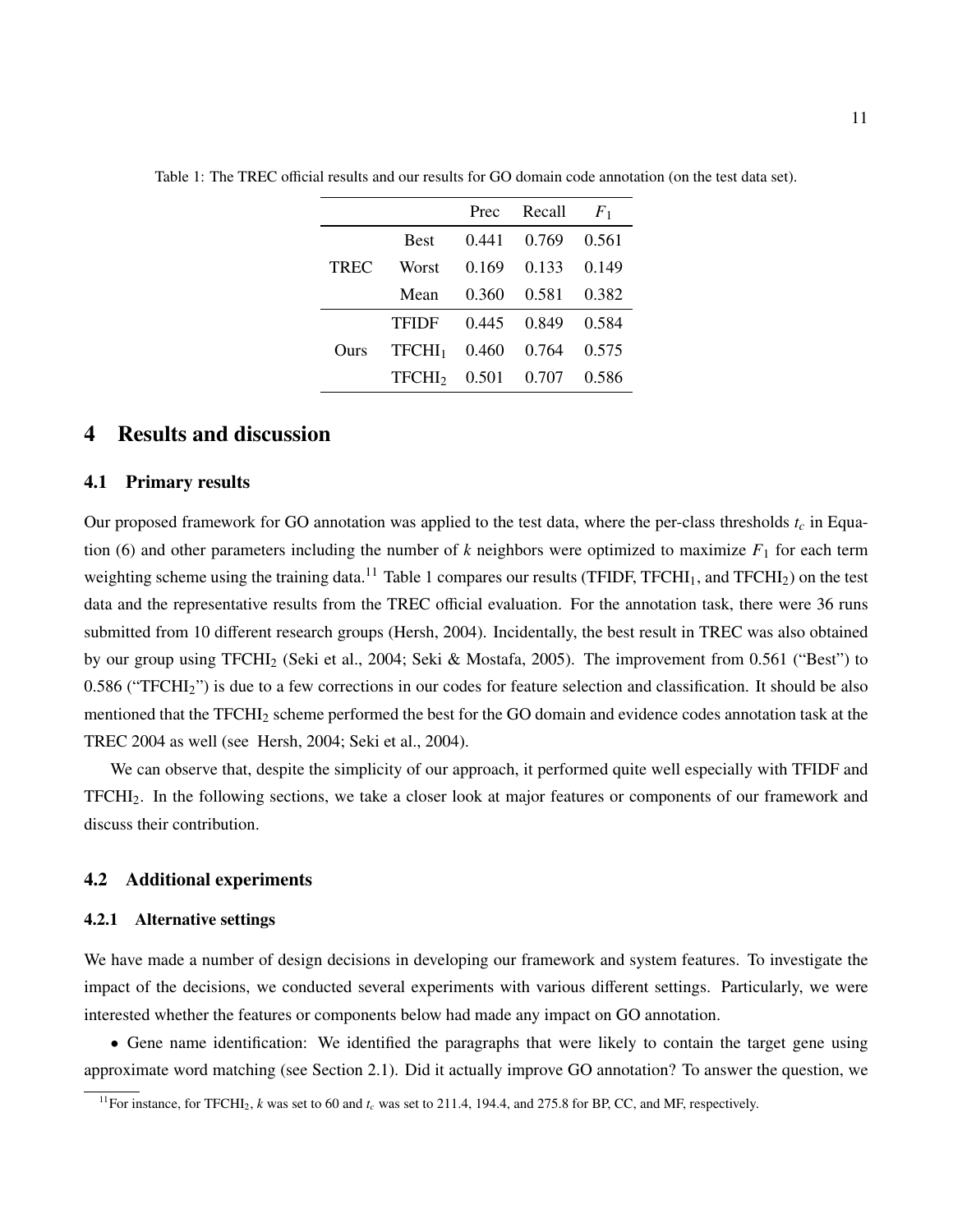used exact word matching to identify gene names.

• Gene name dictionary: Assuming gene name identification above worked, did the dictionary for gene name expansion contribute to the performance? We examined our framework without the help of the dictionary.

• Glossary and keyword fields: Similarly, did the use of SGML tags, <GLOSSARY> and <KEYWORD>, for finding gene name synonyms improve GO annotation? We tested our framework without the information.

• MeSH terms: Did the inclusion of MeSH terms contribute to classification? We tested our framework without using MeSH terms.

- Unit of extraction: Was a paragraph as a unit of extraction appropriate? We explored other units:
	- Only the sentence containing the target gene (denoted as *G*)
	- In addition to *G*, an immediately succeeding sentence (denoted as *G*+*S*)
	- In addition to *G*+*S*, an immediately preceding sentence (denoted as *P*+*G*+*S*)
	- The entire article irrespective of the target gene (denoted as *ART*)

Note that, however, we did not let both *G*+*S* and *P*+*G*+*S* go beyond paragraph boundaries. Incidentally, our framework focusing on paragraphs would be placed somewhere between *P*+*G*+*S* and *ART*.

#### 4.2.2 Empirical observations

Table 2 summarizes the system performance in  $F_1$  for each of the experimental settings described above, where the training data were classified using leave-one-out cross-validation, while the test data were classified using the training data as before. Note that the bottom row "Default" corresponds to TFCHI<sup>2</sup> in Table 1 but shows higher *F*1. This is because threshold *t<sup>c</sup>* for *k*NN was optimized on the evaluation data themselves for this experiment in order to compare possible maximum gain by different settings.

Gene name identification Using exact word matching for gene name identification severely deteriorated the performance both on the training and test data sets. This supports our observation that gene names are often written in slightly different forms from their canonical ones (i.e., database entries). Thus, a flexible name matching scheme such as the one proposed here is needed in order to exhaustively locate gene name occurrences. A possible drawback of approximate word matching is that it may recognize irrelevant word sequences as gene names (i.e., false positives), leading to an inclusion of irrelevant text fragments into the representation of the target gene. However, the influence can be minimized by properly tuning the threshold (and parameters) for the word-overlap score defined in Equation (1). Based on our experiments, a threshold of 0.3 (which was used for our experiments) constantly yielded the best performance.

Gene name dictionary Disabling the gene name dictionary also decreased  $F_1$  score both on the training and test data by 21.7% on average. It verifies that gene name expansion using the dictionary did help to identify text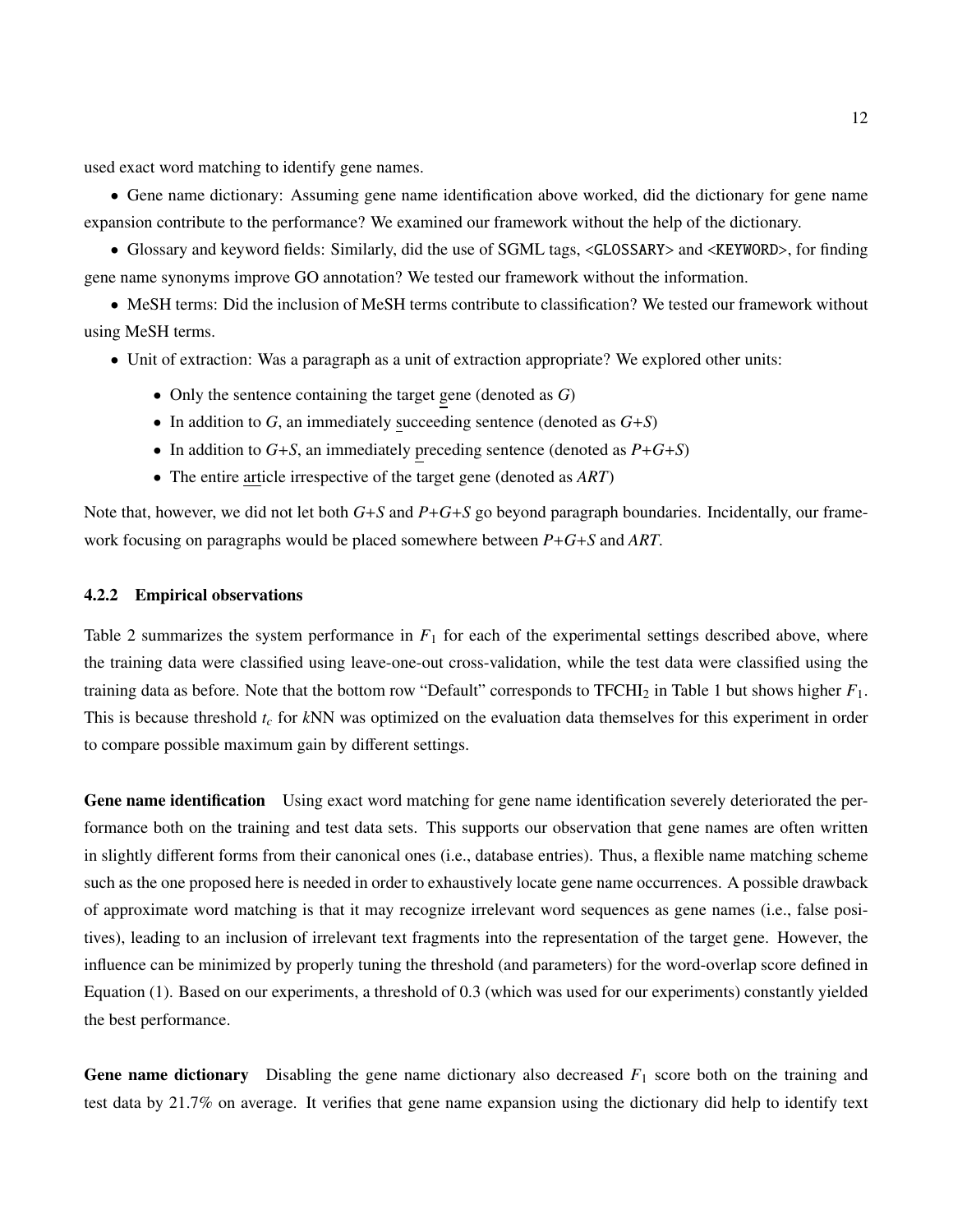Table 2: Results for deletion experiments, where each system component was turned off or replaced with an alternative. Numbers in parentheses in column "Average" indicate percent increase/decrease relative to "Default" which corresponds to TFCHI<sup>2</sup> in Table 1 but uses threshold *t<sup>c</sup>* optimized on the evaluation data themselves.

| System component         |               | F <sub>1</sub> |             |                  |
|--------------------------|---------------|----------------|-------------|------------------|
|                          |               | Training       | <b>Test</b> | Average          |
| Gene name identification | Exact         | 0.368          | 0.417       | $0.393(-31.5\%)$ |
| Gene name dictionary     | Unused        | 0.434          | 0.465       | $0.450(-21.7%)$  |
| Glossary and keyword     | Unused        | 0.528          | 0.627       | $0.578 (+0.6\%)$ |
| MeSH terms               | <b>Unused</b> | 0.526          | 0.611       | $0.569(-0.9\%)$  |
|                          | G             | 0.519          | 0.609       | $0.564(-1.7%)$   |
| Unit of extraction       | $G + S$       | 0.525          | 0.612       | $0.569(-1.0\%)$  |
|                          | $P + G + S$   | 0.528          | 0.615       | $0.572(-0.4\%)$  |
|                          | ART           | 0.499          | 0.585       | $0.542(-5.6\%)$  |
| Default                  |               | 0.528          | 0.620       | 0.574            |

fragments relevant to the target gene, which would have been ignored otherwise. Although our dictionary is automatically compiled without manual curation and is thought to be noisy, it was found beneficial for this task where a gene of interest was known beforehand.

Glossary and keyword fields Contrary to our expectation, the use of glossary and keyword fields as a source of gene synonyms was not found to be helpful for GO annotation. There was little or no difference between the *F*<sup>1</sup> scores produced with and without the use of the fields. Close investigation revealed that these fields hardly provided information regarding gene synonyms and thus had little effect on the classification performance. To be precise, there were only 15 pairs of gene and synonyms found in these fields out of 882 articles in the training and test data sets.

MeSH terms Similarly to the case of glossary and keyword fields, the *F*<sup>1</sup> scores show little difference between the settings where MeSH terms were used (i.e., "Default") and unused. To further examine the effect of MeSH terms for GO annotation, we inspected precision and recall at different thresholds (*tc*) for *k*NN. Our expectation was that the inclusion of MeSH terms would lead to predicting more potential classes for a given gene (which raises recall) but also produce some false positives (which decreases precision), resulting in seemingly little difference in terms of *F*1. However, we were not able to observe much difference whether or not MeSH terms were used. The reason why they were found irrelevant for GO annotation would probably be that while MeSH is annotated with an article, GO annotation is gene-specific. In other words, GO terms are not annotated with an article but with an individual gene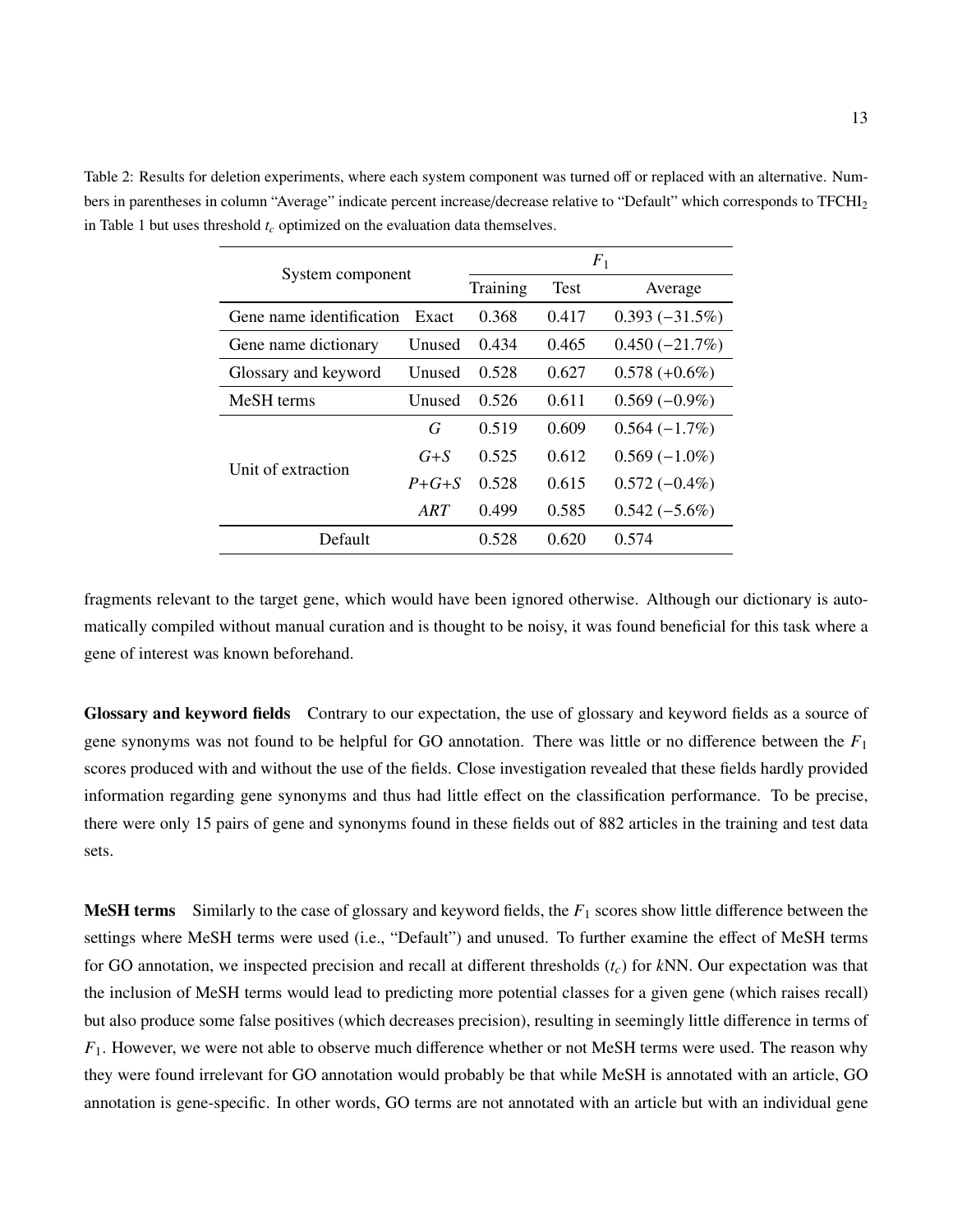

*Figure 3*. Relation between recall and precision where either selected paragraphs (i.e., Default) or entire article (*ART*) were used for document representation.

appearing in it. Therefore, it might be possible to improve GO annotation if each MeSH term could be precisely associated with an individual gene.

Unit of extraction Four different units were compared in extracting text fragments. In short, as going from *G* (only sentences containing the target gene) to *ART* (entire article) in Table 2, more text was extracted for document representation. As can be seen, there is a trend that  $F_1$  gradually increases from *G* to  $P+G+S$  (sentence containing the target gene plus immediately preceding and succeeding sentences) and then decreases when the entire article was used (i.e., *ART*) compared to "Default." From this observation, it is verified that our framework to extract paragraphs is optimum, although the difference from *G*, *G*+*S*, or *P*+*G*+*S* is insignificant.

To highlight the effect of extracting gene-bearing paragraphs, Figure 3 compares recall-precision curves for selected paragraphs (Default) and entire article (*ART*) on the training and test data.

The top two curves were obtained on the test data and the bottom two were obtained on the training. Overall, it can be seen that using only paragraphs mentioning the target gene (shown as solid lines) improves precision at the same recall level both on the training and test data. Especially, the effect is more evident with higher recall. This means that selectively using only relevant paragraphs suppresses false positives when lowering the threshold.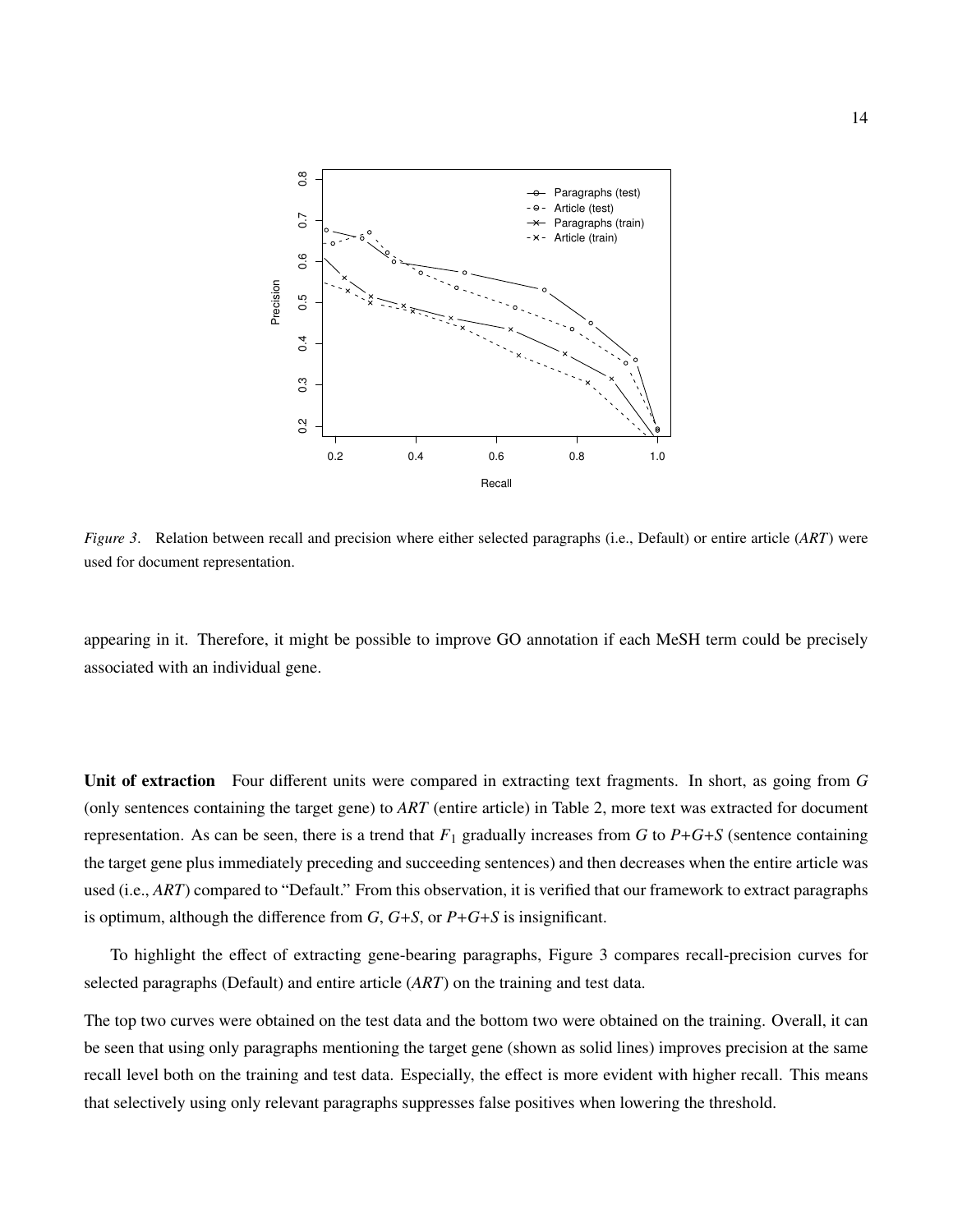

*Figure 4*. Results produced by individual sections. "All" used all the sections. Percentages above bars indicate the respective proportions to "All".

#### 4.2.3 Contributions of different parts of articles

Our current framework makes use of paragraph boundaries in extracting text fragments containing the target gene. However, it does not consider or distinguish the structure of an article, e.g., sections. Such information may be useful for GO annotation because different parts of articles may have different importance with respect to GO annotation. For example, "Results" or "Conclusion" sections may be more relevant to GO annotation as they usually report findings from experiments. Therefore, we examined how useful the individual sections were for GO annotation by using only one section at a time from which gene-bearing paragraphs were extracted. Specifically, we focused on the following sections: abstract, introduction, procedures, methods, and results. Both discussion and conclusion sections were regarded as result sections since they are sometimes not clearly separated from results (e.g., "Results and Discussion" section). Incidentally, these sections were identified based on section names annotated by SGML tags.

Figure 4 shows a histogram for *F*<sup>1</sup> scores produced using individual sections on the training data, where we include results from the use of only titles and only MeSH terms for comparison. The rightmost bar "All" used all the sections including MeSH, which corresponds to "Default" in Table 2.

Surprisingly, the Result section alone yielded almost as good *F*<sup>1</sup> as All, followed by Abs (abstract), MeSH, Proc (procedures), and so on. On the other hand, the Method sections showed the worst performance—worse than only titles—for GO annotation. This is, however, consistent with the suggestion given by experts that "Materials and Methods" sections can be used for identifying species and GO evidence codes but should not be used for predicting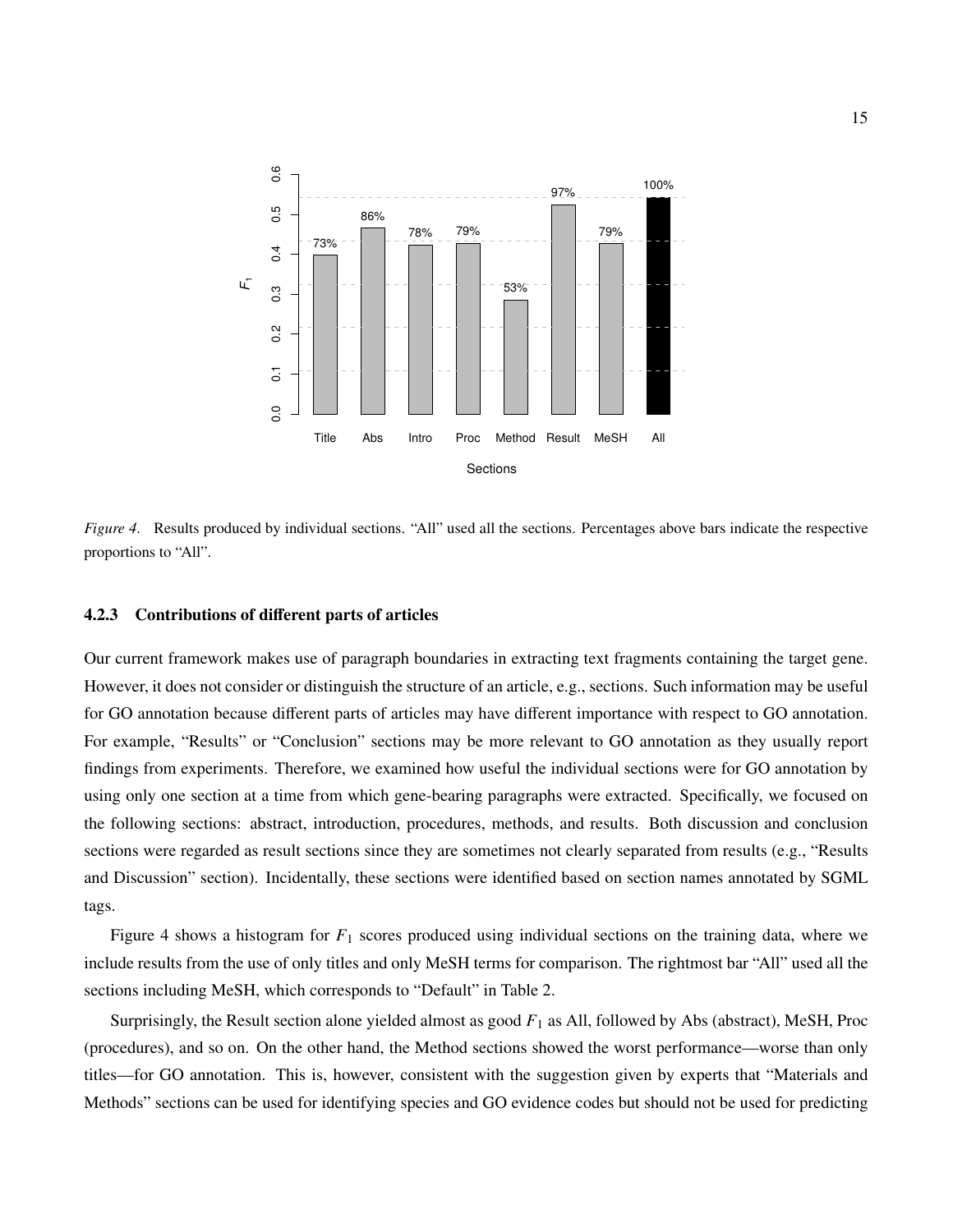| Policy       | Term weight Training Test Average |       |       |       |
|--------------|-----------------------------------|-------|-------|-------|
| max $\chi^2$ | <b>TFIDF</b>                      | 0.512 | 0.619 | 0.566 |
|              | TFCHI <sub>2</sub>                | 0.528 | 0.620 | 0.574 |
| Round-robin  | <b>TFIDF</b>                      | 0.510 | 0.621 | 0.566 |
|              | TFCHI <sub>2</sub>                | 0.525 | 0.629 | 0.577 |

Table 3: System performance in  $F_1$  for different feature selection policies.

GO terms (Camon et al., 2005). Although not presented here, our experiments on the test data also showed similar results.

In an attempt to improve GO annotation, we explored a better use of the logical structure of articles in two ways: a) we weighted each section differently considering its relative importance, and b) we appended section information to each term to indicate where the term came from. For example, the same word "cell" was treated as two distinct features in cases where it was found in Title and Method sections, respectively, as "Title+cell" and "Method+cell." Unfortunately, both attempts failed to improve system performance and rather decreased  $F_1$  a few points. More work is needed to identify the best use of article structure.

### 4.3 Discussions on alternative feature selection policies

### 4.3.1 Round-robin feature space allocation

As described in Section 2.1.3, we selected discriminative features (terms) based on the maximum chi-square statistic,  $\max_i \chi^2(t, c_i)$ . A potential shortcoming of this feature selection policy is that it by definition does not take into account how many features took maximum chi-square for each class. As a result, the distribution of features is not necessarily balanced. In fact, among the 3000 features selected for the preceding experiments, 242 took maximum in class BP, 339 in MF, 463 in CC, and 1956 in NEG.

An alternative feature selection policy would be the round-robin proposed by Forman (2004), which allocates the feature space equally among all classes. For instance, given four classes, 3000 features would be equally divided into four (i.e., 750 features) and be allocated to each class. The intention of the policy is to avoid selecting a large number of strong features for only some "easy" classes and to select a certain number of good predictive features for every class including more difficult ones. On 19 different benchmark data sets, Forman demonstrated that the round-robin policy could gain a substantial improvement over max  $\chi^2$  especially when the feature size was small.

In order to examine if Forman's observation holds for GO annotation, we tested the round-robin policy on our data sets while using TFIDF and TFCHI2. Note that all the parameters remained the same as the best setting from the previous experiments. Only exception was threshold *t<sup>c</sup>* for *k*NN as before, which was optimized on the evaluation data themselves for cross-setting comparison. The results are summarized in Table 3.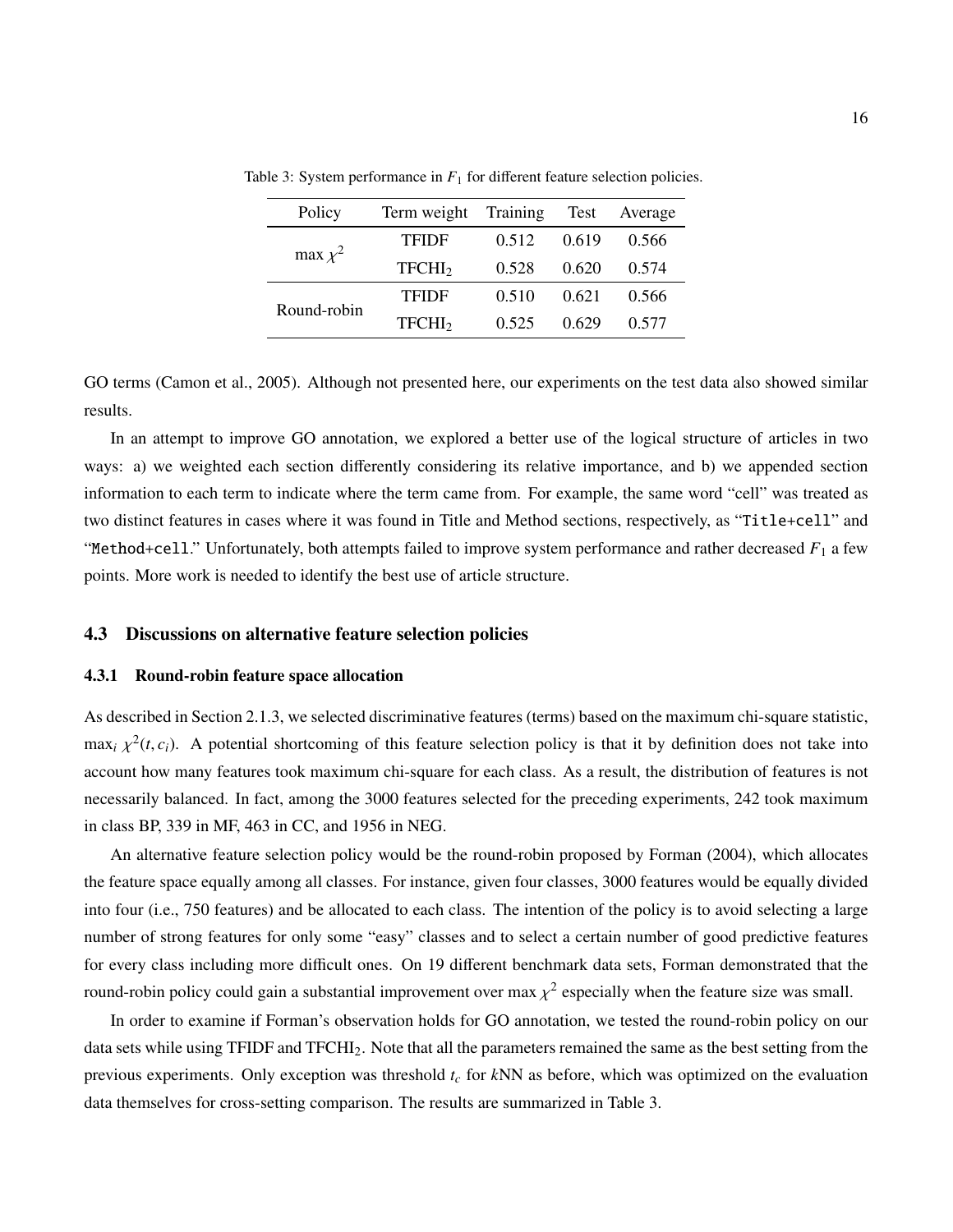

*Figure 5*. An illustration of different levels of specificity in GO hierarchy. Note that GO allows a node to have multiple parents.

In brief, the results are mixed; when adopting round-robin,  $F_1$  decreased on the training data and increased on the test data. In either event, however, the difference is insignificant. The small effect may be due to the fact that the number of classes dealt with in this task is very small. With only four classes (and the relatively large feature size of 3000), it would be easy to include a reasonable number of features for each class without applying round-robin even though the distribution is skewed. Also, because the number of classes is small, it is likely that good features for one class are also good features for the others.

To investigate the impact of different feature selection policies on GO annotation with a larger number of classes, we conducted another set of experiments by looking at more specific GO terms instead of the GO domains. The next section describes the design of the experiments and reports the results.

### 4.3.2 GO term annotation

Each gene (or its product) appearing in the TREC Genomics Track data set is annotated with one or more GO terms along with GO domains. For example, "vascular cell adhesion molecule 1" (GeneID: 22329) appearing in a MEDLINE article (PubMed ID: 12021259) is assigned, in addition to a GO domain code BP, a more specific GO term "cell adhesion (GO code: 0008378)," which is at the third depth level of the GO hierarchy as illustrated in Figure 5. Based on these GO term annotations, we examined how the round-robin policy affected automatic GO annotation for different levels of specificity. Incidentally, GO annotation at the deeper depth level is inherently more difficult since there are combinatorially more classes (GO terms) barely used (Ogren et al., 2005), meaning less training instances for many classes.

For each depth level from 1 (corresponding to GO domains) to 6, we carried out experiments to assign GO terms at that level. Note that a greater depth level involves more classes (GO terms). Since the annotated GO terms in our data set had different depth levels, we traced back each annotated GO term to the root of the ontology and re-assigned GO term(s) at any given level in-between. For instance, suppose that we are attempting to annotate GO terms at the second depth level. In this case, both "biological adhesion" and "cellular process" are treated as the correct GO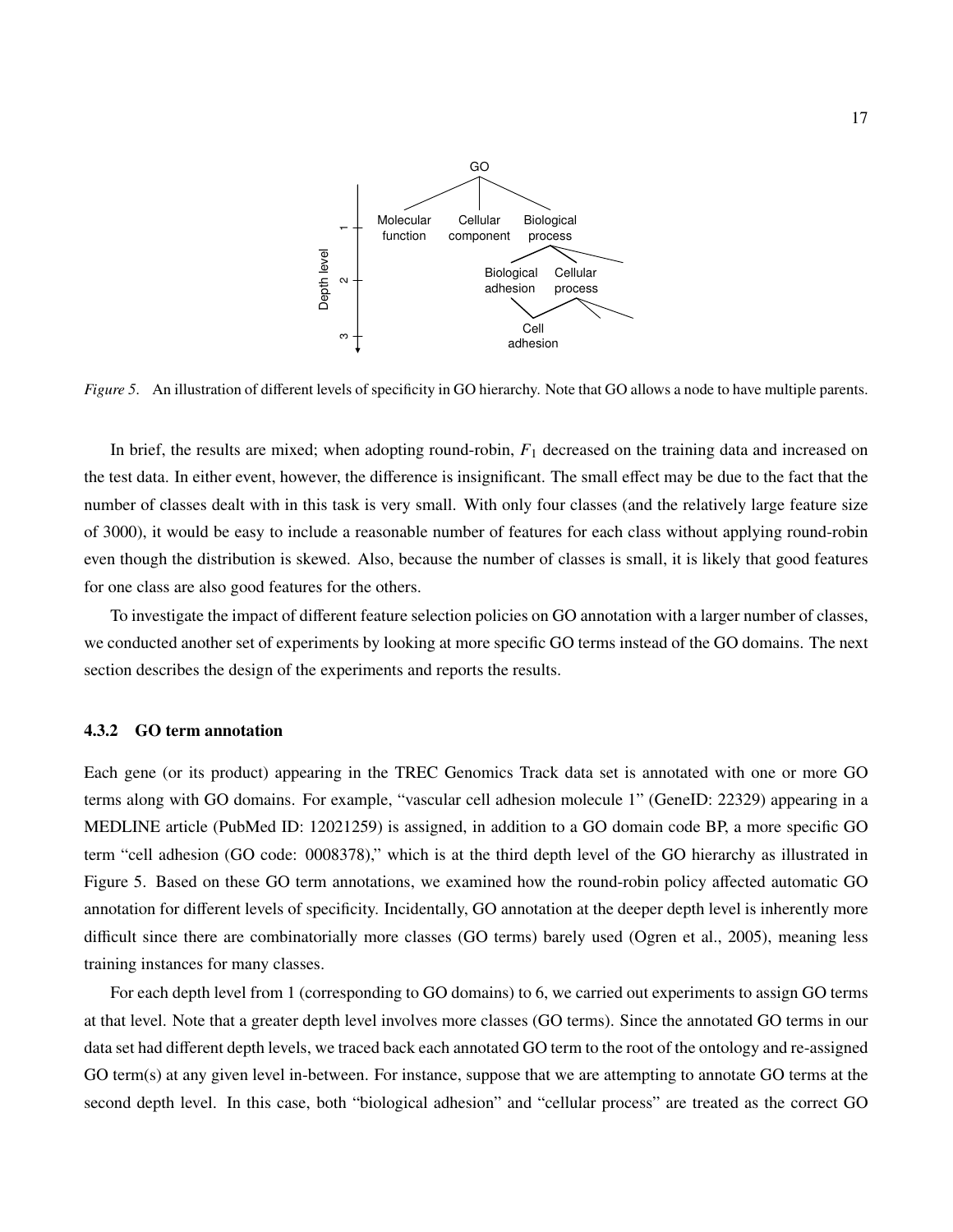

*Figure 6.* Relations between system performance in  $F_1$  and different depth levels of Gene Ontology. The left and right figures show the results on training data and test data, respectively.

terms for "cell adhesion" because they are ancestors (parents) of "cell adhesion" at the second depth level. In cases where the depth level is greater than that of the original GO term, the original is used as the correct one (e.g., "cell adhesion" for the fourth, fifth, or sixth depth level). We tested again TFCHI<sub>2</sub> and TFIDF with/without adopting round-robin. Figure 6 shows the plots for the training data (left-hand side) and the test data (right-hand side), where the number of classes at each depth level is indicated by the upper *x* axis.

As can be seen, we still have mixed results. For the training data, adopting round-robin (shown as dotted lines) deteriorates  $F_1$  at first and then recovered to those without round-robin (solid lines). For the test data, on the other hand, the effect of round-robin did not have a clear, consistent tendency in either direction. In sum, the round-robin policy did not improve GO annotation even for a larger number of classes by contraries. However, the next section demonstrates that the feature selection policy does make difference when the features associated with negative instances are properly treated.

#### 4.3.3 Effects of negative features

For GO domain annotation, we have selected predictive features based on the chi-square statistic, where four classes (i.e., BP, MF, CP, and NEG) were considered. In classification, however, the features whose chi-square was maximize in NEG were not actively used. (Remember that those instances which were assigned none of the GO domains were considered as negatives.) Thus, one may argue that selecting good predictive features for NEG is actually wasting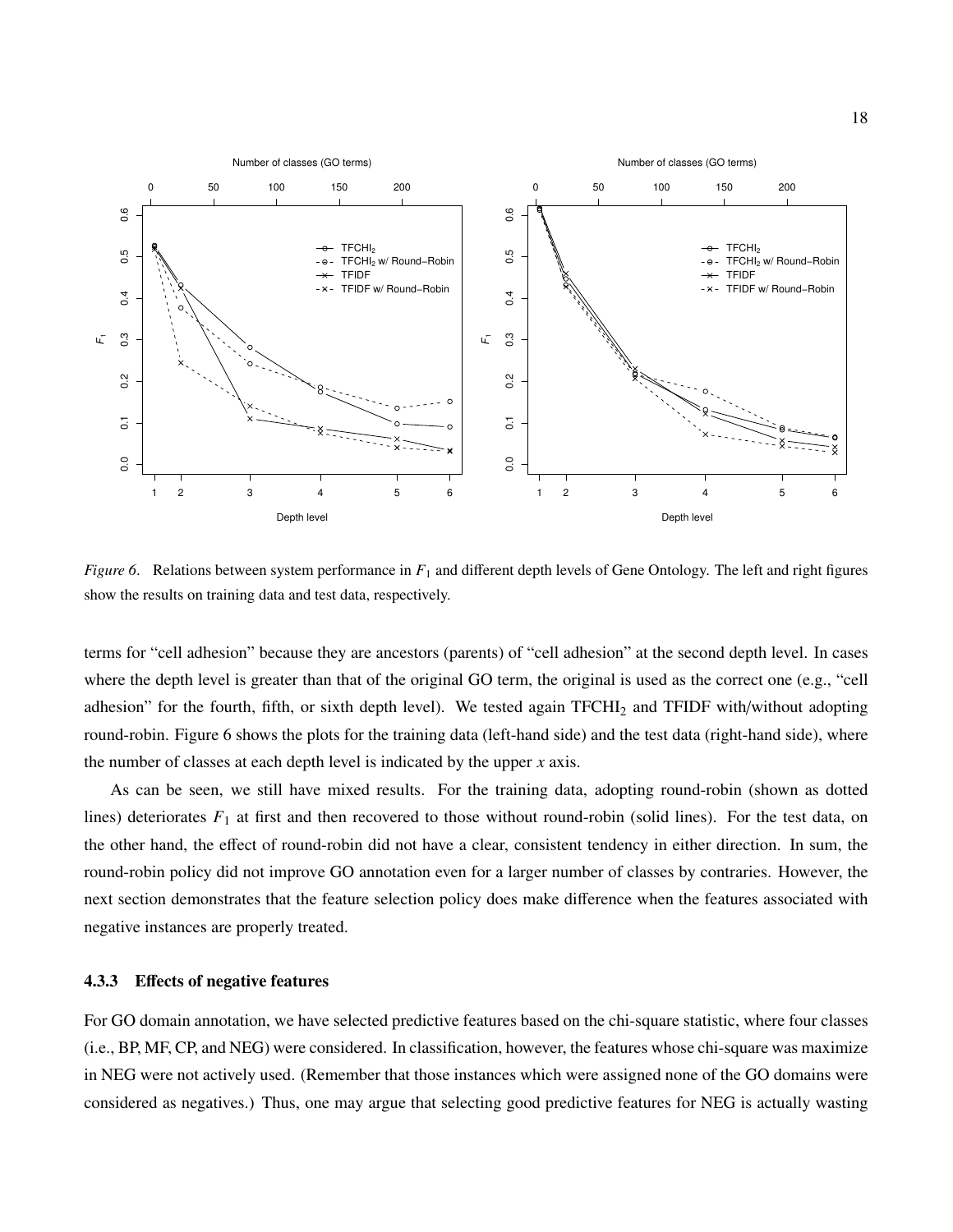

*Figure 7.* Relations between system performance in  $F_1$  and different depth levels of GO, where no negative features were selected. The left and right figures show the results on the training and test data, respectively.

the feature space, which otherwise could be allocated to the other classes. In other words, including more features not for NEG but for GO domains/terms may boost the classification performance. In the following, we call those features strongly associated with NEG as "negative features" for short.

We tested this idea in conjunction with round-robin to see how those negative features interact with different feature selection policies and consequently affect GO annotation. Figure 7 plots *F*<sup>1</sup> with different levels of GO term specificity, where NEG was not considered at the feature selection stage. That is, no negative features were selected to represent documents.

Now, observe that round-robin used with TFCHI<sup>2</sup> outperforms the others both on the training and test data after the depth level reached at 3 (where the number of classes is 79). This indicates that some classes are not receiving good predictive features based on the standard max  $\chi^2$  as the number of classes increases. When excluding negative features, round-robin was able to avoid the pitfall with no or little side effect at lower depth levels.

It should be also noted that TFIDF did not work well as compared with TFCHI<sub>2</sub> when the number of classes increased despite the fact that they used exactly the same set of features. Although round-robin improved  $F_1$  for TFIDF on the test data at the second and third depth levels, it does not match TFCHI<sup>2</sup> with round-robin overall. It implies that TFIDF is not necessarily a good term weighting scheme depending on several factors, including the number of classes considered, feature selection policy, and negative features. We will return to this point later in Section 5.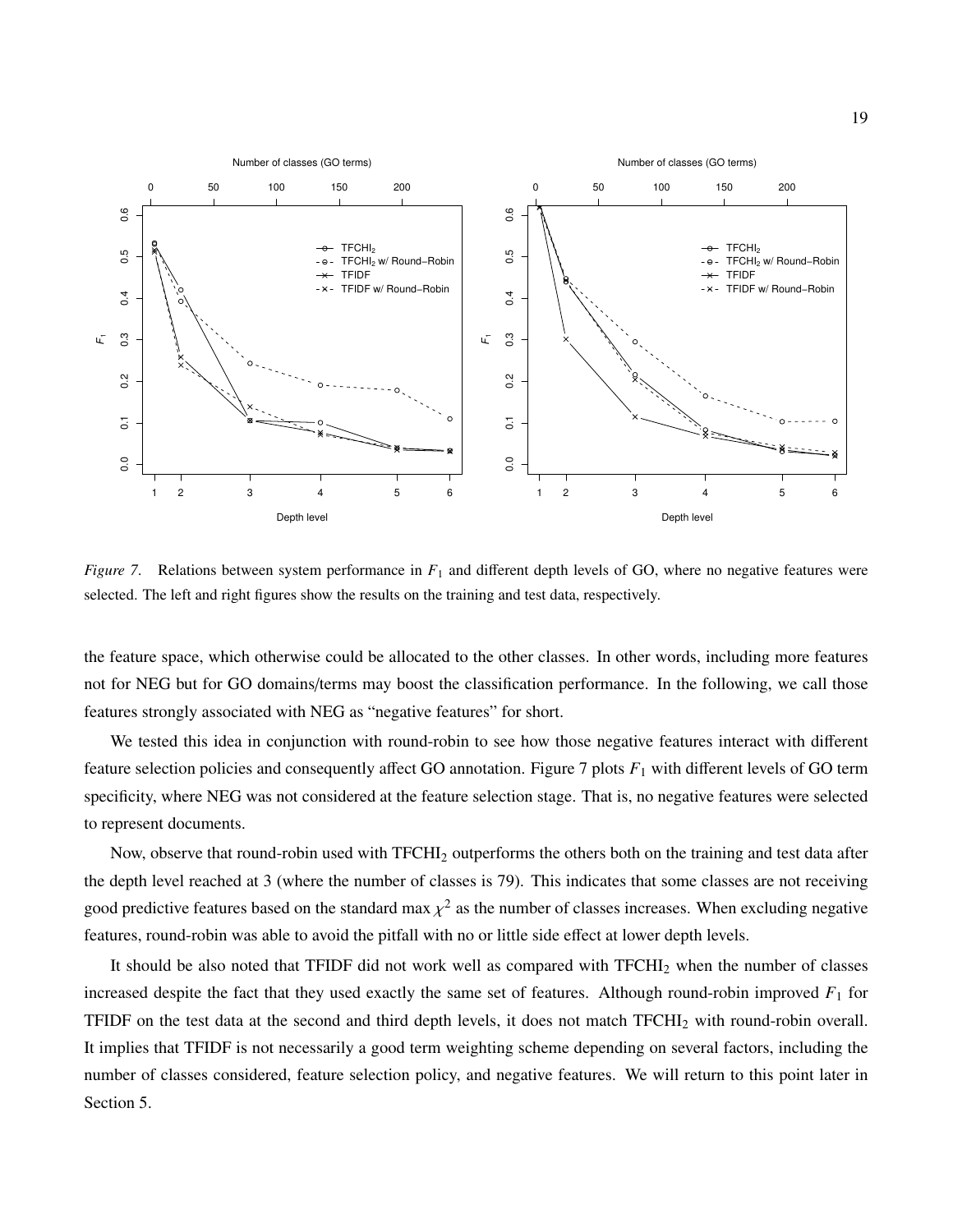## 5 The triage task

### 5.1 Overview

The framework we described so far targeted GO annotation. However, it can be also applied to another task from the TREC Genomics Track, i.e., the *triage task* (see Section 1). In brief, the triage task is to determine if an input article contains experimental evidence that warrants GO annotation, where no particular gene is specified. This task can be naturally regarded as a binary text categorization problem to classify input text (article) into two bins, i.e., positive and negative.

In terms of text categorization, a primary difference between GO annotation tackled in the previous sections and the triage task is that the former takes a pair of article and gene as input, whereas the latter takes only an article. As input is not gene-specific, the triage task could simply rely on an entire article for document representation without the necessity to locate text fragments containing a particular gene. Yet, because the triage decision must be made in consideration of the genes mentioned in a given article, our framework to use only gene-bearing paragraphs may be more appropriate. Thus, we adapted our system to extract paragraphs that were likely to contain *any* gene name identified by gene name recognizer YAGI (Settles, 2004). Note that MeSH terms associated with a given article were also included as features as in GO annotation.

## 5.2 Methods

We used the same methods described in Section 2 for document representation and classification except the followings.

• For document representation, paragraphs that were likely to contain *any* gene name (determined by YAGI) were used. Feature selection and term weighting were done in the same ways as GO annotation. Note that the issues regarding feature selection policies raised in GO annotation do not exist for the triage task since there are only two classes; Chi-square statistic for a given term takes the same value for both classes, and thus there is no need for round-robin or special consideration for negative features.

• For classification, the variant of *k*NN classifiers defined in Equation (6) was used but had only one class, i.e., positive (POS).

### 5.3 Data and evaluation measures

We used the TREC data set provided for the triage task, which was composed of 5837 full text articles for training (375 positives and 5462 negatives) and 6043 for test (420 positives and 5623 negatives) taken from three journals: Journal of Biological Chemistry, Journal of Cell Biology, and Proceedings of the National Academy of Science. The training data is a subset of the articles published in 2002 and the test data is a subset of those published in 2003. As is the case with GO annotation, the training data were used for tuning parameters and were used as pre-labeled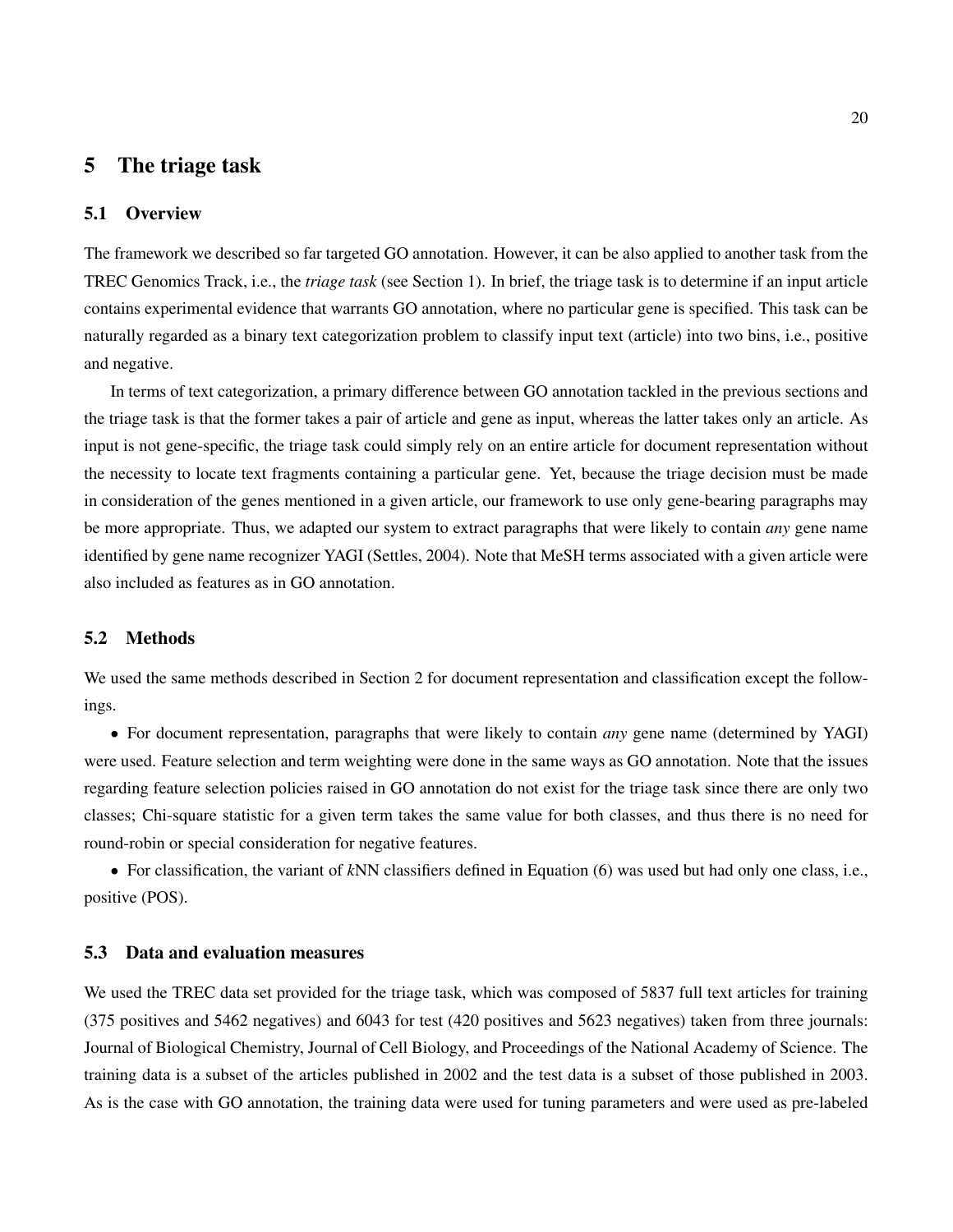|             |                                |       | Prec Recall | $U_{norm}$ |
|-------------|--------------------------------|-------|-------------|------------|
|             | <b>Best</b>                    | 0.157 | 0.888       | 0.651      |
| <b>TREC</b> | Worst                          | 0.200 | 0.014       | 0.011      |
|             | Mean                           | 0.138 | 0.519       | 0.330      |
|             | TFIDF 0.112 0.752              |       |             | 0.455      |
| Ours        | TFCHI <sub>1</sub>             | 0.160 | 0.883       | 0.651      |
|             | TFCHI <sub>2</sub> 0.137 0.826 |       |             | 0.567      |

Table 4: The TREC official results and our results for the triage task (on the test data set).

instances by *k*NN to classify the test data. Specifically, the number of neighbors *k* and the value of threshold *tPOS* were set to 160 and 93.4, respectively, so as to maximized the normalized utility measure (explained next) on the training data.

For the evaluation measure, normalized utility measure *Unorm* defined below was used according to the TREC evaluation.

$$
U_{norm} = U_{raw}/U_{max} \tag{8}
$$

where

$$
U_{raw} = u_r \times TP - FP
$$
  
\n
$$
U_{max} = u_r \times (TP + FP)
$$
\n(9)

*TP* and *FP* denote the number of articles correctly identified as positive (true positives) and the number of articles falsely identified as positive (false positives), respectively. The coefficient  $u_r$  in the right-hand side of the equations denotes the relative utility of a relevant document, defined as the ratio of the number of positive instances and the number of negative instances. For the Genomics Track 2004 data set, *u<sup>r</sup>* was set to 20.

### 5.4 Results and discussion

Table 4 compares our results with the representative results from the TREC official evaluation, where precision and recall are also presented.

Our framework with the term weighting scheme TFCHI<sup>1</sup> compared favorably with the best performing system developed by Dayanik et al. (2004), while TFIDF did not perform as well. This is mainly because the TFIDF scheme could not assign an appropriate (high) weight to the MeSH term "Mice" since it appeared in many documents (leading to a low IDF value). It was reported that a simple rule which classified articles annotated with the MeSH term Mice as positive and those without it as negative could have achieved nearly as good performance as the best reported result (Dayanik et al., 2004).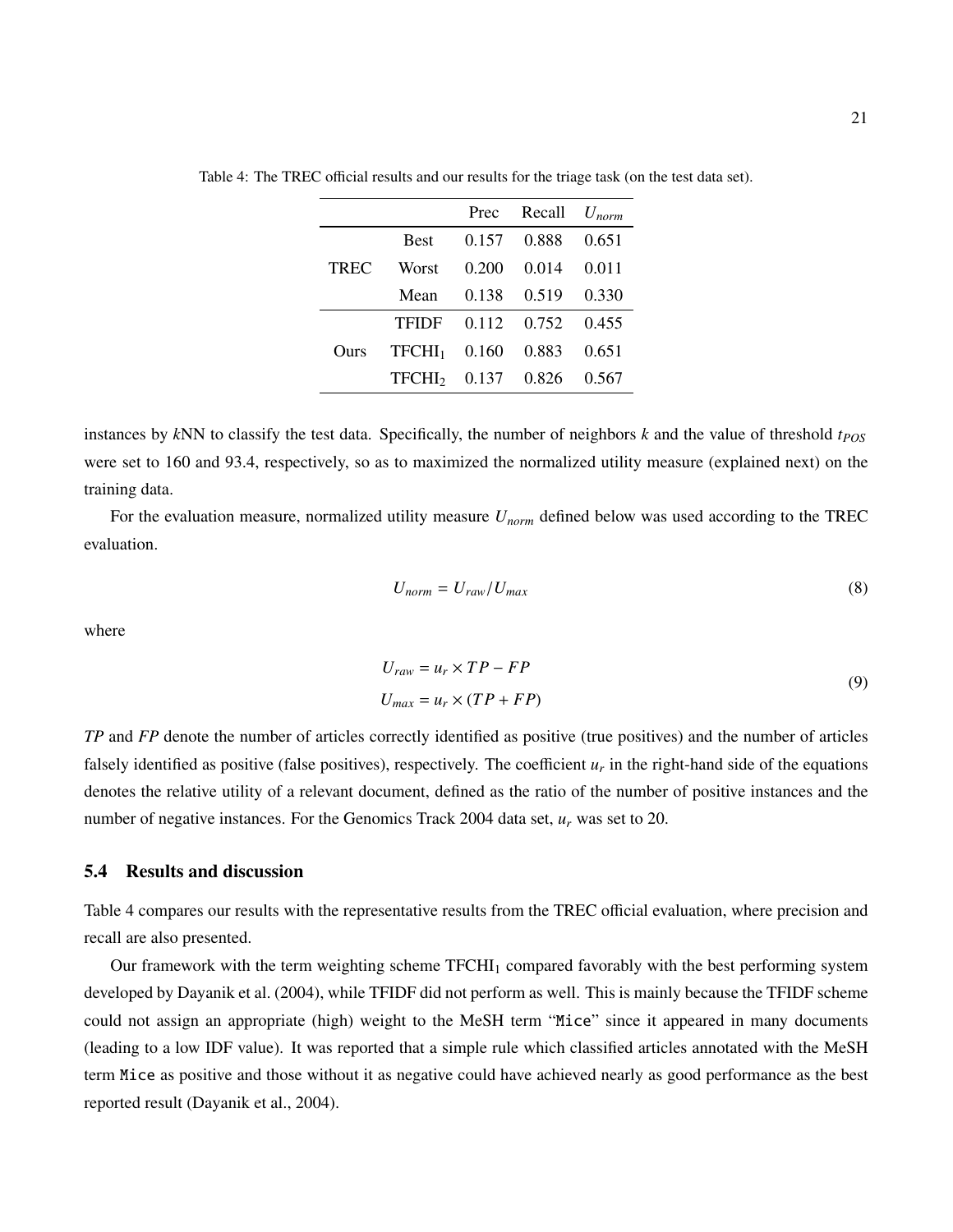

*Figure 8.* A scatter plot for  $\chi^2$  and IDF.

Unlike TFIDF, TFCHI considered word distributions across different classes and was able to assign higher weights even to the terms that appeared in many documents but almost only within a class, such as Mice in this particular data set. To contrast the difference between IDF and  $\chi^2$  values, we plotted a scatter diagram for corresponding IDF and  $\chi^2$  as shown in Figure 8, where MeSH terms are indicated by capitalization.

As can be seen, high- $\chi^2$  words, such as Mice, Animals, embryon (the stem for embryonic), and knockout, were not necessarily assigned high IDF values. Interestingly, the correlation coefficient for IDF and  $\chi^2$  turned out to be −0.13, which is usually strongly and positively correlated as reported in the text categorization literature (Yang & Pedersen, 1997). The result suggests that TFIDF, which is frequently used for text categorization, is not necessarily optimum depending on the characteristics of the target data. This supports the idea of the supervised term weighting schemes (Debole & Sebastiani, 2003) that class-based term weights such as chi-square statistic is more appropriate for classification.

It may be also possible, however, that our framework with TFCHI<sub>1</sub> performed well solely because of the notably high value of  $\chi^2$  associated with the MeSH term Mice (remember that simple heuristics using Mice could perform very well). To examine the possibility, we applied the TFCHI<sup>1</sup> scheme to hypothetical test data where the MeSH term Mice was completely removed. The resulting normalized utility score was 0.548, which outperforms the TFIDF scheme in Table 4 and is still comparable to the second best system (Fujita, 2004), which yielded a *Unorm* of 0.549, in the TREC evaluation.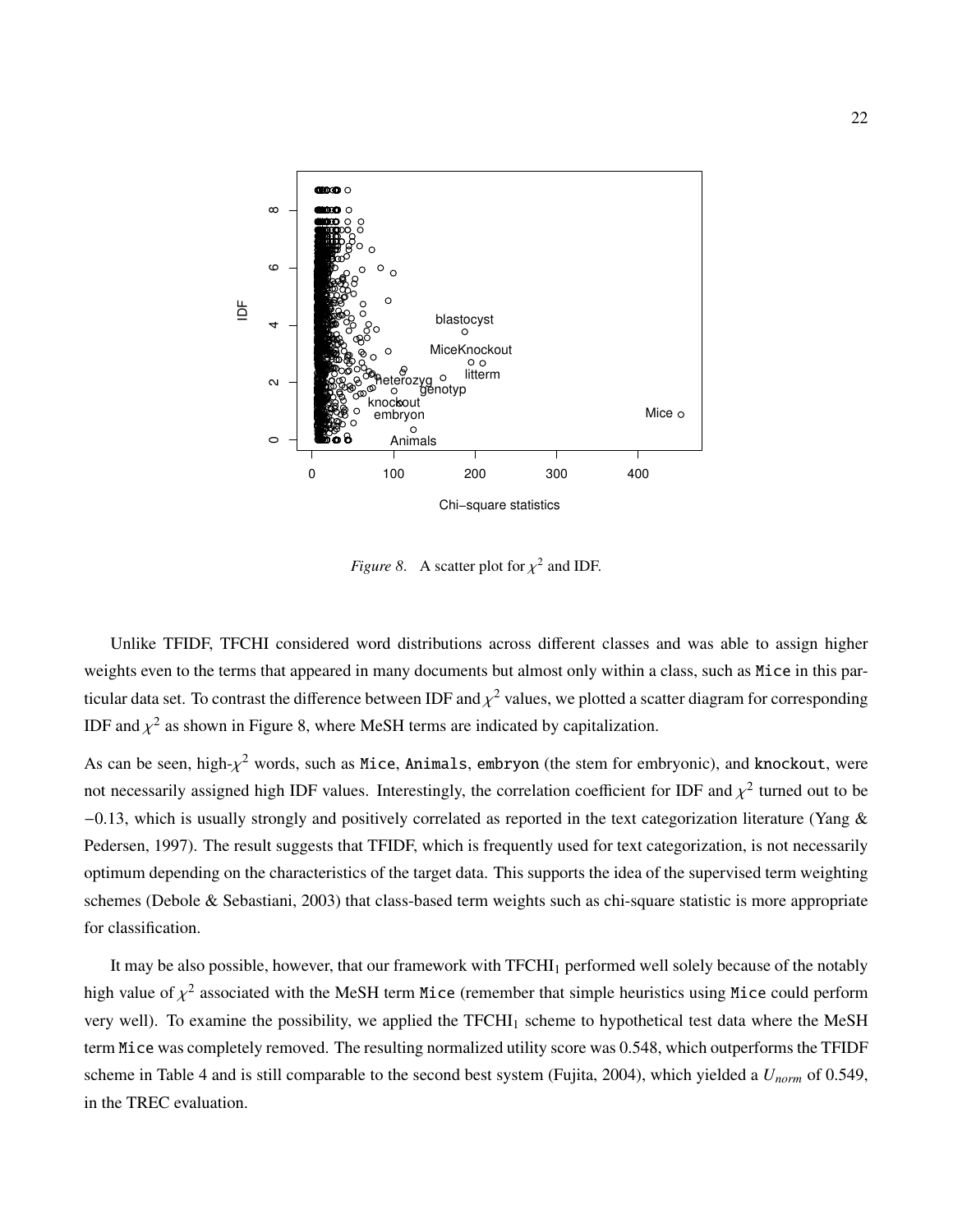Table 5: Triage performance in *Unorm* comparing Cohen et al. (2004)'s system and ours on the training and test data. The results for the test data correspond to those in Table 4. Numbers in parentheses indicate percent increase/decrease relative to the performance on "Training."

|                           |                    | Training | Test             |
|---------------------------|--------------------|----------|------------------|
| Cohen's voting perceptron |                    | 0.660    | $0.498(-24.5%)$  |
|                           | <b>TFIDF</b>       | 0.557    | $0.455(-18.3\%)$ |
| Ours                      | TFCHI <sub>1</sub> | 0.654    | $0.651(-0.5\%)$  |
|                           | TFCHI <sub>2</sub> | 0.584    | $0.567(-2.9\%)$  |

## 5.5 Concept drift

An interesting aspect of the triage task data set is that there seems to exist concept drift (see Wang et al., 2003, for example) between the training and test data, reported by Cohen et al. (2004). For the triage task, Cohen and his colleagues used a feature (term) set similar to our proposed method and tested three different classifiers: SVM, naïve Bayes, and voting perceptron. They observed that all the classifiers performed significantly worse on the test data than on the training data with a decrease ranging from 22.2% to 40.5% in *Unorm*. A possible source of the problem is that the features and/or their weights derived from the training data do not well represent the test data. They investigated the data set along this line and showed that the overlap ratio between the feature sets obtained from the training and test data was only 0.250, even though frequent terms between the two data sets overlap more than 90% of times.

To examine whether our method is subject to the same problem concerned with the concept drift, we looked at how well our system performed on the training data. Table 5 compares Cohen et al.'s result using voting perceptron (which produced their best) and ours with the three different term weighting schemes, where the system performance is shown in *Unorm*. Note that the percent decrease in the parentheses can be seen as an indicator for the vulnerability of a system to concept drift. In short, our system performed consistently well also on the training data except for the case where TFIDF was used as a term weighting scheme; When TFIDF was used, the normalized utility score dropped from 0.557 to 0.455 on the training test data, respectively. This result suggests another advantage of TFCHI that it is a more robust term weighting scheme than TFIDF for data demonstrating concept drift.

### 5.6 Follow-up experiments on the TREC 2005 data set

The triage task continued to be challenged at the following Genomics Track 2005 (Hersh et al., 2005).<sup>12</sup> Basically, the article set used for the TREC 2005 is the same as the 2004 but additional articles were judged as positives by MGI. Consequently,  $u_r$  was updated from 20 to 11, reflecting the change in the ratio of positive and negative articles.

<sup>&</sup>lt;sup>12</sup>One difference is that Genomics Track 2005 introduced three other types of information for triage in addition to GO annotation.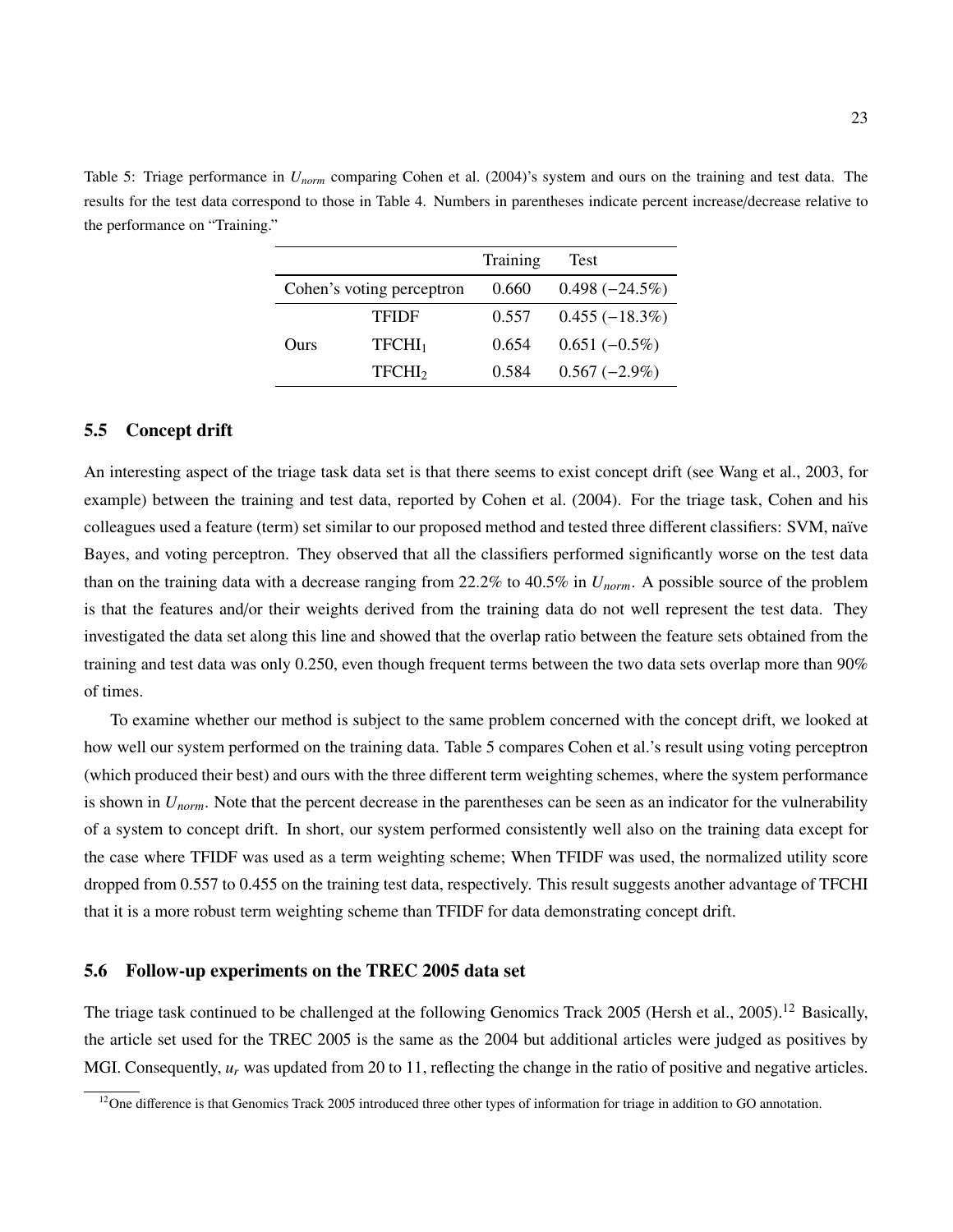|             |                    | Prec  | Recall | $U_{norm}$ |
|-------------|--------------------|-------|--------|------------|
|             | <b>Best</b>        | 0.212 | 0.886  | 0.587      |
| <b>TREC</b> | Worst              | 0.071 | 0.174  | $-0.034$   |
|             | Median             | 0.322 | 0.566  | 0.458      |
|             | TFIDF              | 0.192 | 0.712  | 0.439      |
| Ours        | TFCHI <sub>1</sub> | 0.212 | 0.875  | 0.578      |
|             | TFCHI <sub>2</sub> | 0.199 | 0.782  | 0.495      |

Table 6: The TREC 2005 official results and our results on the updated  $u_r$  and data set.

We again ran our system on the new gold standard with the updated  $u_r$  to see whether our proposed framework could yield a consistent performance. As before, the parameters including feature size *n*, number of neighbors *k*, and thresholds *t<sup>c</sup>* were tuned to maximize the normalized utility score using the training data. The results are summarized in Table 6.

As shown, our approach with TFCHI<sub>1</sub> yielded comparable performance with the best  $U_{norm}$  reported by Niu et al. (2005), though slightly behind by 0.009 points. Section 6 looks at other's approaches including Niu et al.'s which attained good performance among the TREC participants.

## 6 Related work

This section first discusses representative work by other researchers for the GO annotation and triage tasks in turn. Then, it looks at another important workshop, the BioCreative challenge, which in part targeted GO annotation.

For GO domain annotation, Settles & Craven (2004) developed a two-tier classification framework using Naïve Bayes (NB) classifiers and Maximum Entropy (ME) models with several external resources and specialized features. They exploited the structure of articles and distinguished six section types (such as introduction and discussion) as a unit of classification. They created an NB classifier for each section and the output probabilities of the NB classifiers were then combined using ME models which differently weighted each of the section types and classes. The features used for the NB classifiers included not only words from body text but also syntactic patterns and what they call informative terms. The syntactic patterns are frequent patterns for subjects and direct objects (e.g., "translation of *X*") automatically collected from training data using a shallow parser. The informative words were word *n*-grams (1≤*n*≤3) having high chi-square statistic. To supplement the relatively small size of the training data provided by TREC, they used external resources including the BioCreAtIvE data set (Hirschman & Blaschke, 2003) and MEDLINE abstracts with which specific genes and GO codes were associated in existing databases other than MGI. The reported  $F_1$  score was 0.514, which is 12.3% lower than our best score reported here. The difference is presumably due to the fact that their system did not employ gene name expansion and approximate word matching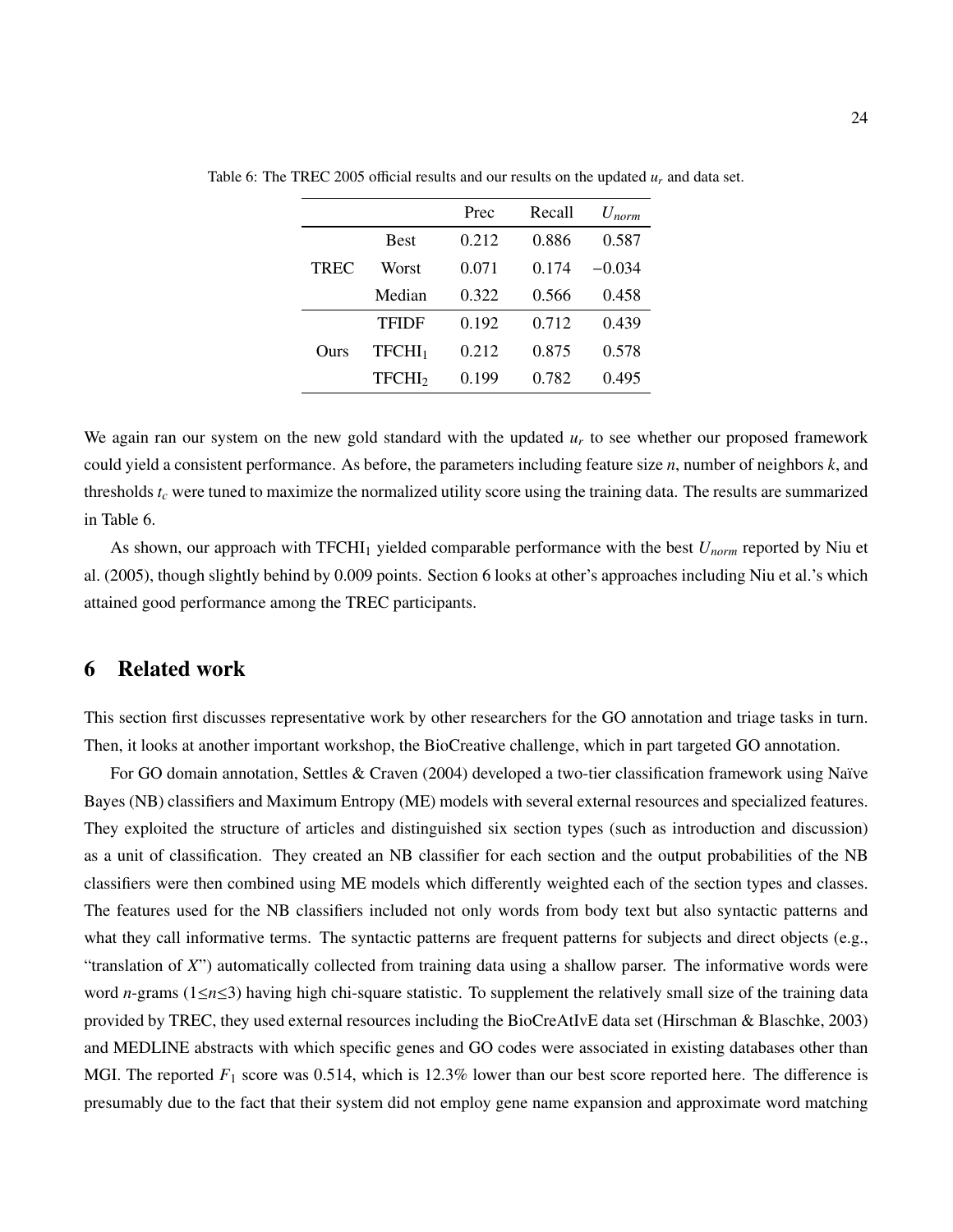which we found highly important for GO annotation.

For the triage task at the Genomics Track 2004, Dayanik et al. (2004) applied Bayesian logistic regression (BLR) models, which estimate a probability that an input belongs to a specific class. For document representation, they used MeSH terms from the MEDLINE database in addition to input articles. Their best result was achieved by applying the following configuration. They used *only* title, abstract, and MeSH terms for features and applied the conventional TFIDF term weighting scheme, and proposed a two-stage classifier which assigned negative to all articles *not* indexed with the MeSH term Mice and classified those indexed with Mice by using BLR. The reported normalized utility score is 0.641. In spite of using TFIDF, which yielded suboptimal results in our experiments, their approach outperformed other TREC participants thanks to the first-stage filtering.

For the following Genomics Track 2005, Niu et al. (2005) proposed a framework incorporating a domain-specific term selection module for the triage task. In contrast to other approaches including ours which select predictive features (terms) based on some form of a statistical analysis on the Genomics Track data set, they compared the word distributions in the Genomics Track corpus and another corpus from different domains, specifically, the TREC .GOV collection (Craswell & Hawking, 2002), so as to identify domain-specific term bigrams appearing in the Genomics Track data set. Only terms appearing near those domain-specific bigrams were used for document representation, where the window size was set to 2. As a classifier, they tested a few classifiers including Support Vector Machines (SVM) (Joachims, 1998), *k*NN, and Rocchio (Rocchio, 1971), and reported that SVM had shown the best performance ( $U_{norm}$  = 0.587; see Table 6). Unfortunately, however, it has not been reported what contributed to the final output, i.e., the domain-specific terms, the choice of the classifier (SVM), or their combination. Judging from the fact that our approach not using corpus comparison yielded a comparable performance with theirs, the effect of the domain-specific terms may be limited.

Besides the Genomics Track, there was another workshop focusing on biomedical text processing, i.e., the first BioCreative challenge, held in 2004 (Blaschke et al., 2005). BioCreative consisted of two main tasks: named entity recognition and GO annotation. Similarly to the Genomics Track, the latter, called *task 2*, assumed an article and protein pair as input but aimed at predicting actual GO terms and providing a passage which supports each GO term prediction. In order to assign specific GO terms, most participants in BioCreative took advantage of pattern matching and regular expressions and searched for GO term mentions in a given article. The output (i.e., triplets of protein-GO term-passage) submitted by participants was manually evaluated by three expert curators at the European Institute of Bioinformatics (EBI). In total, 5258 predictions (triplets) were submitted; Of them, 422 were judged as "perfect predictions," meaning that the extracted passage supports the relation between the associated protein and GO term. Because this evaluation was done only on the submitted predictions, there are likely to be more true positives. Nonetheless, if we regard the number (422) as the total number of true positives for the purpose of computing recall, the highest (and likely overestimated)  $F_1$  obtained among the participants is 0.216 by Ray & Craven (2005). Although the lessons and data set obtained through the BioCreative challenge are indeed invaluable resources, it was concluded that significant improvement was still needed for practical applications (Blaschke et al., 2005; Camon et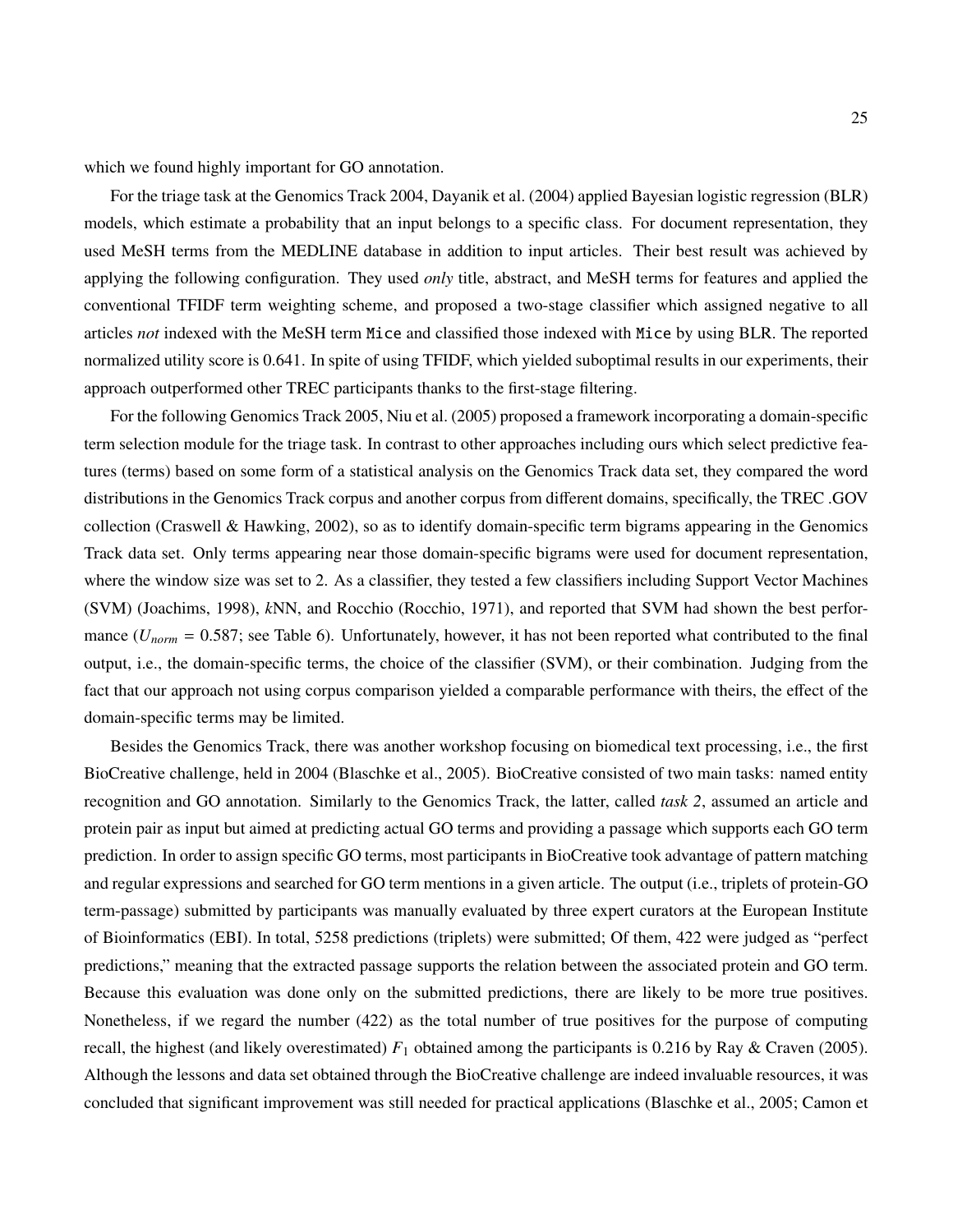#### al., 2005).

Following the BioCreative challenge in which most participants looked for evidence in a given article, Stoica  $\&$ Hearst (2006) explored the use of orthologs and GO code co-annotation in order for predicting GO terms. The former focuses on the fact that orthologous genes—similar genes found in different species but originated from a common ancestor—often have the same functions. Stoica & Hearst used this information as a constraint and considered only the GO codes that have been annotated with the orthologs of a given gene (product). The latter, GO code annotation, is based on the observation that there are cases where some GO terms are not usually co-annotated together to the same gene because annotating them together is illogical (e.g., *transcription* (GO:0006350) and *extracellular* (GO:0005576) are not likely to be co-annotated as transcription cannot happen outside of a cell). For every pair of GO terms, they computed  $\chi^2$  as their association and filtered out unlikely GO code assignment. On the BioCreative data set, their proposed approach achieved an *F*<sup>1</sup> of 0.227—moderately higher than Ray & Craven's. Their approach were also tested on two different data sets from EBI human and MGI databases, producing  $F_1$  of 0.118 and 0.140, respectively.

## 7 Conclusions

This paper presented our work primarily on automating GO domain code annotation. We approached this task by treating it as a text categorization problem and adopted a variant of *k*NN classifiers. To apply *k*NN, we first represented each input,  $\langle$  article, gene $\rangle$  pair, by a term vector, where terms were collected from text fragments (paragraphs) containing the given target gene. To exhaustively locate the gene name occurrences, we took advantage of existing databases to automatically compile a gene synonym dictionary and preprocessed both gene names and text to tolerate minor differences between them. In addition, we utilized approximate word matching to identify gene occurrences to deal with other irregular forms of the gene names. The collected words were then fed to feature selection using chi-square statistic, which was reused for term weights adopting supervised term weighting schemes.

We evaluated the proposed framework on the TREC 2004 Genomics Track data sets and showed that, overall, our method performed the best compared with the TREC official evaluation. Further analyses revealed that the flexible gene name matching used in conjunction with the gene name dictionary was notably effective. Another finding is that the result sections of articles contributed the best for GO annotation, and the method sections the worst. In addition, experiments comparing different feature selection policies showed that when terms associated with negative instances were excluded, the advantage of the round-robin policy became prominent as the number of classes increases. Furthermore, it was demonstrated that our framework was successfully applied to a related but different problem, the triage task, producing a normalized utility score of 0.651 and 0.578 for the TREC 2004 and 2005 data sets, respectively, which were found comparable to the best reported performance. In addition, the TFIDF term weighting scheme was found suboptimal for this particular task and data sets.

For future research, we are planning to explore a better use of article structure and local context around the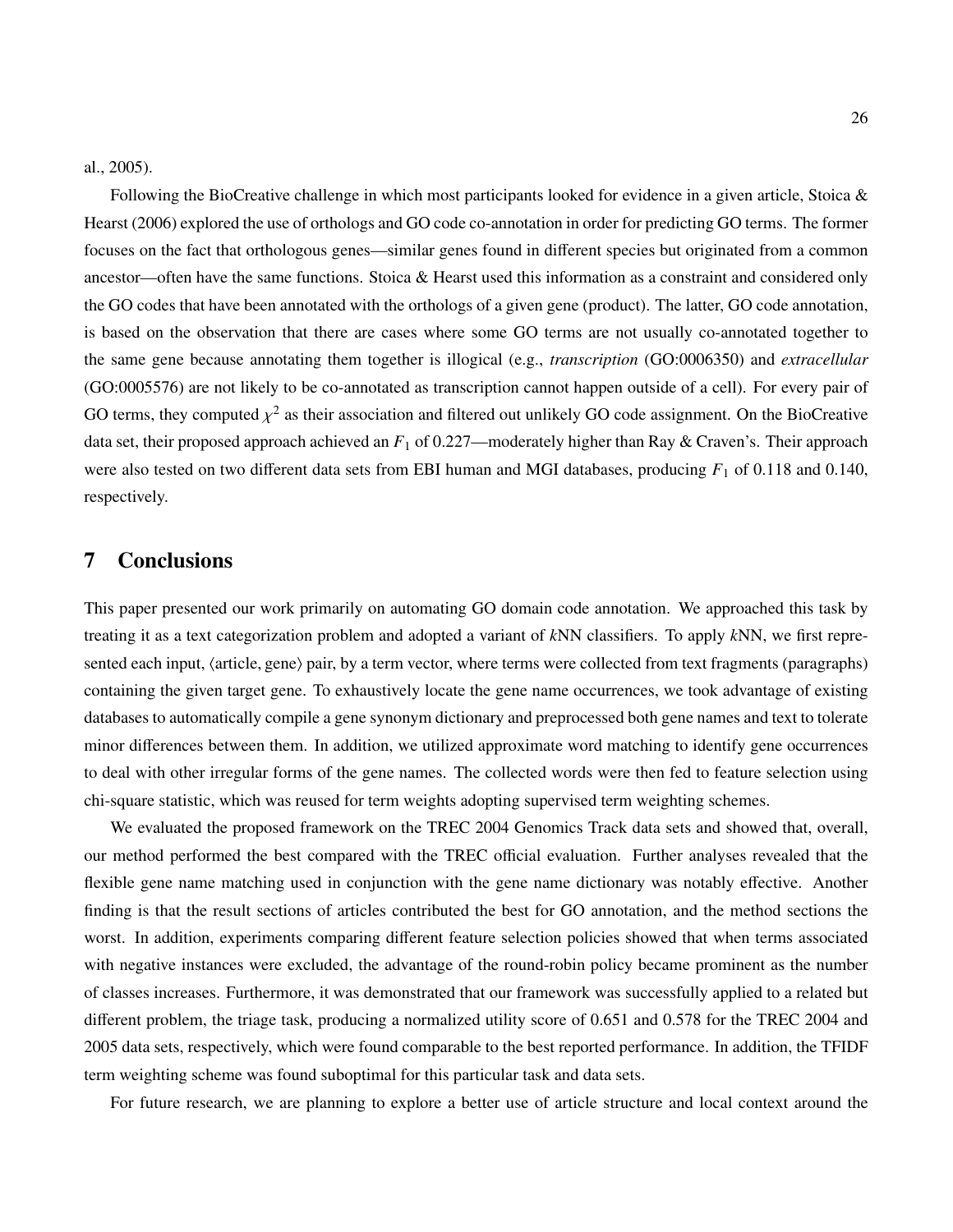target gene. Such information may be incorporated into the current framework by way of term weights or a different representation of features. Another direction is to extend our work to more advanced, realistic settings. For example, in real-world GO annotation, gene names are not given in advance. Taking only articles as input without particular genes would be an interesting challenge.

## Acknowledgments

This project is partially supported by KAKENHI #19700147, the Nakajima Foundation, the Artificial Intelligence Research Promotion Foundation grant #18AI-255, and the NSF grant ENABLE #0333623. We would like to thank Dr. Fabrizio Sebastiani for his helpful comments. Also, we are grateful to the anonymous reviewers for their insightful feedback, which significantly improved the manuscript.

## References

- Azuaje, F., & Dopazo, J. (Eds.). (2005). *Data analysis and visualization in genomics and proteomics*. John Wiley & Sons, Inc.
- Baumgartner, J., William A., Cohen, K. B., Fox, L. M., Acquaah-Mensah, G., & Hunter, L. (2007). Manual curation is not sufficient for annotation of genomic databases. *Bioinformatics*, *23*(13), i41–48.
- Blaschke, C., Leon, E., Krallinger, M., & Valencia, A. (2005). Evaluation of BioCreAtIvE assessment of task 2. *BMC Bioinformatics*, *6*(Suppl 1), S16.
- Camon, E., Barrell, D., Dimmer, E., Lee, V., Magrane, M., Maslen, J., Binns, D., & Apweiler, R. (2005). An evaluation of GO annotation retrieval for BioCreAtIvE and GOA. *BMC Bioinformatics*, *6*(Suppl 1), S17.
- Cohen, A., & Hersh, W. (2006). The TREC 2004 genomics track categorization task: classifying full text biomedical documents. *Journal of Biomedical Discovery and Collaboration*, *1*(1), 4.
- Cohen, A. M. (2005). Unsupervised gene/protein named entity normalization using automatically extracted dictionaries. In *Proceedings of the acl-ismb workshop on linking biological literature, ontologies and databases: Mining biological semantics* (pp. 17–24).
- Cohen, A. M., Bhupatiraju, R., & Hersh, W. (2004). Feature generation, feature selection, classifiers, and conceptual drift for biomedical document triage. In *Proceedings of the 13th text retrieval conference (TREC).*
- Cohen, K. B., Acquaah-Mensah, G. K., Dolbey, A. E., & Hunter, L. (2002). Contrast and variability in gene names. In *Proceedings of the acl-02 workshop on natural language processing in the biomedical domain* (pp. 14–20). Morristown, NJ, USA: Association for Computational Linguistics.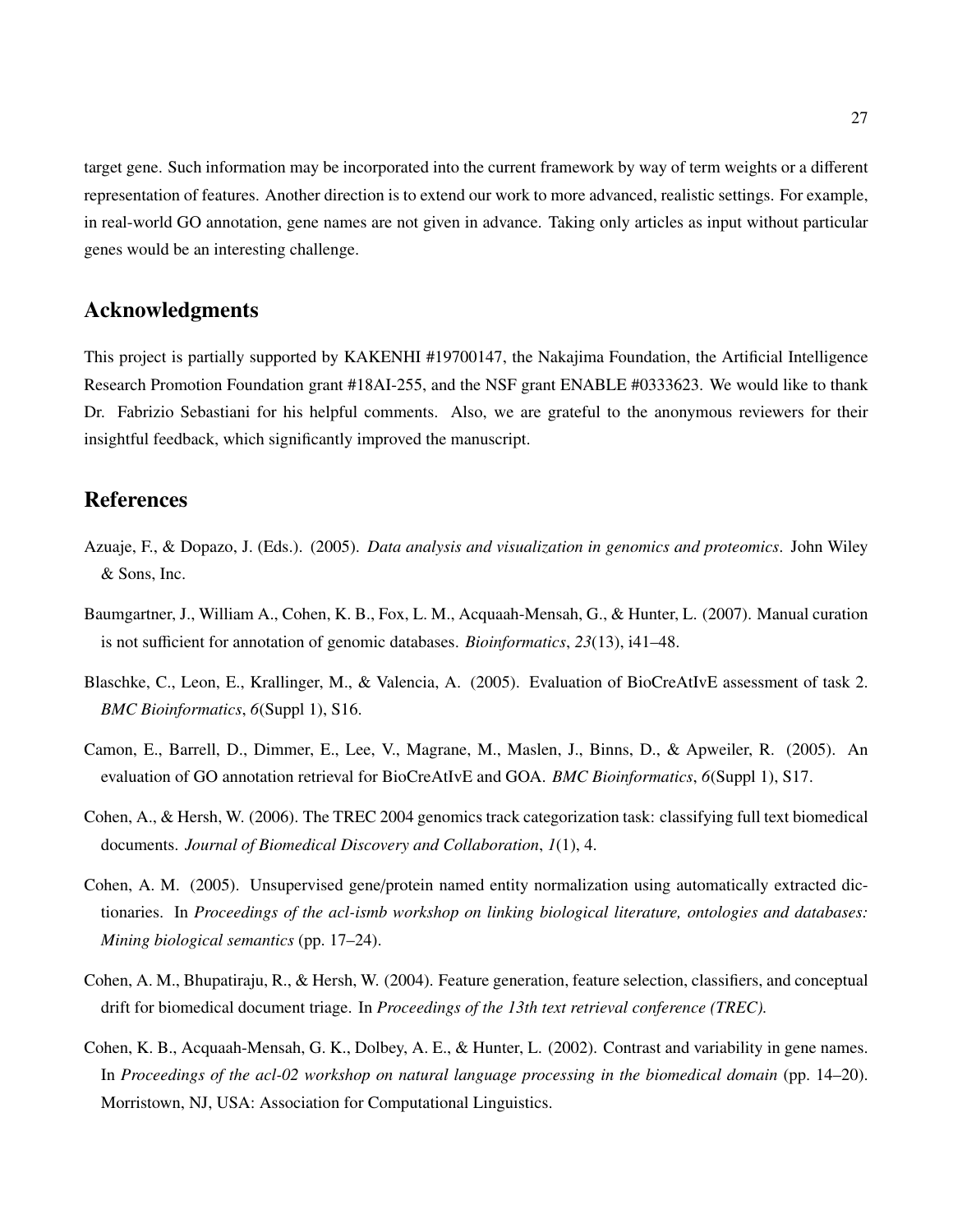- Craswell, N., & Hawking, D. (2002). Overview of the TREC-2002 Web track. In *Proceedings of the 11th text retrieval conference (TREC)* (pp. 86–95).
- Dayanik, A., Fradkin, D., Genkin, A., Kantor, P., Lewis, D. D., Madigan, D., & Menkov, V. (2004). DIMACS at the TREC 2004 genomics track. In *Proceedings of the 13th text retrieval conference (TREC).*
- Debole, F., & Sebastiani, F. (2003). Supervised term weighting for automated text categorization. In *Proceedings of SAC-03, 18th ACM symposium on applied computing* (pp. 784–788).
- Egorov, S., Yuryev, A., & Daraselia, N. (2004). A simple and practical dictionary-based approach for identification of proteins in MEDLINE abstracts. *Journal of the American Medical Informatics Association*, *11*(3), 174–178.
- Fang, H. R., Murphy, K., Jin, Y., Kim, J., & White, P. (2006). Human gene name normalization using text matching with automatically extracted synonym dictionaries. In *Proceedings of the hlt-naacl bionlp workshop on linking natural language processing and biology* (pp. 41–48). Association for Computational Linguistics.
- Forman, G. (2004). A pitfall and solution in multi-class feature selection for text classification. In *Proceedings of the 21st international conference on machine learning* (p. 38).
- Fujita, S. (2004). Revisiting again document length hypotheses TREC-2004 genomics track experiments at Patolis. In *Proceedings of the 13th text retrieval conference (TREC).*
- Hanisch, D., Fluck, J., Mevissen, H., & Zimmer, R. (2003). Playing biology's name game: Identifying protein names in scientific text. In *Proceedings of the pacific symposium on biocomputing* (Vol. 8, pp. 403–414).
- Hersh, W. (2002). Text retrieval conference (TREC) genomics pre-track workshop. In *Proceedings of the 2nd ACM*/*IEEE-CS joint conference on digital libraries* (p. 428).
- Hersh, W. (2004). Report on TREC 2003 genomics track first-year results and future plans. *SIGIR Forum*, *38*(1), 69–72.
- Hersh, W., & Bhuptiraju, R. T. (2003). TREC 2003 genomics track overview. In *Proceedings of the 12th text retrieval conference (TREC).*
- Hersh, W., Bhuptiraju, R. T., Ross, L., Ross, L., Cohen, A. M., & Kraemer, D. F. (2004). TREC 2004 genomics track overview. In *Proceedings of the 13th text retrieval conference (TREC).*
- Hersh, W., Cohen, A. M., Yang, J., Bhuptiraju, R. T., Roberts, P., & Hearst, M. (2005). TREC 2005 genomics track overview. In *Proceedings of the 14th text retrieval conference (TREC).*
- Hirschman, L., & Blaschke, C. (2003). *BioCreAtIvE critical assessment of information extraction systems in biology.* (Retrieved August 20, 2003, from http://www.mitre.org/public/biocreative/)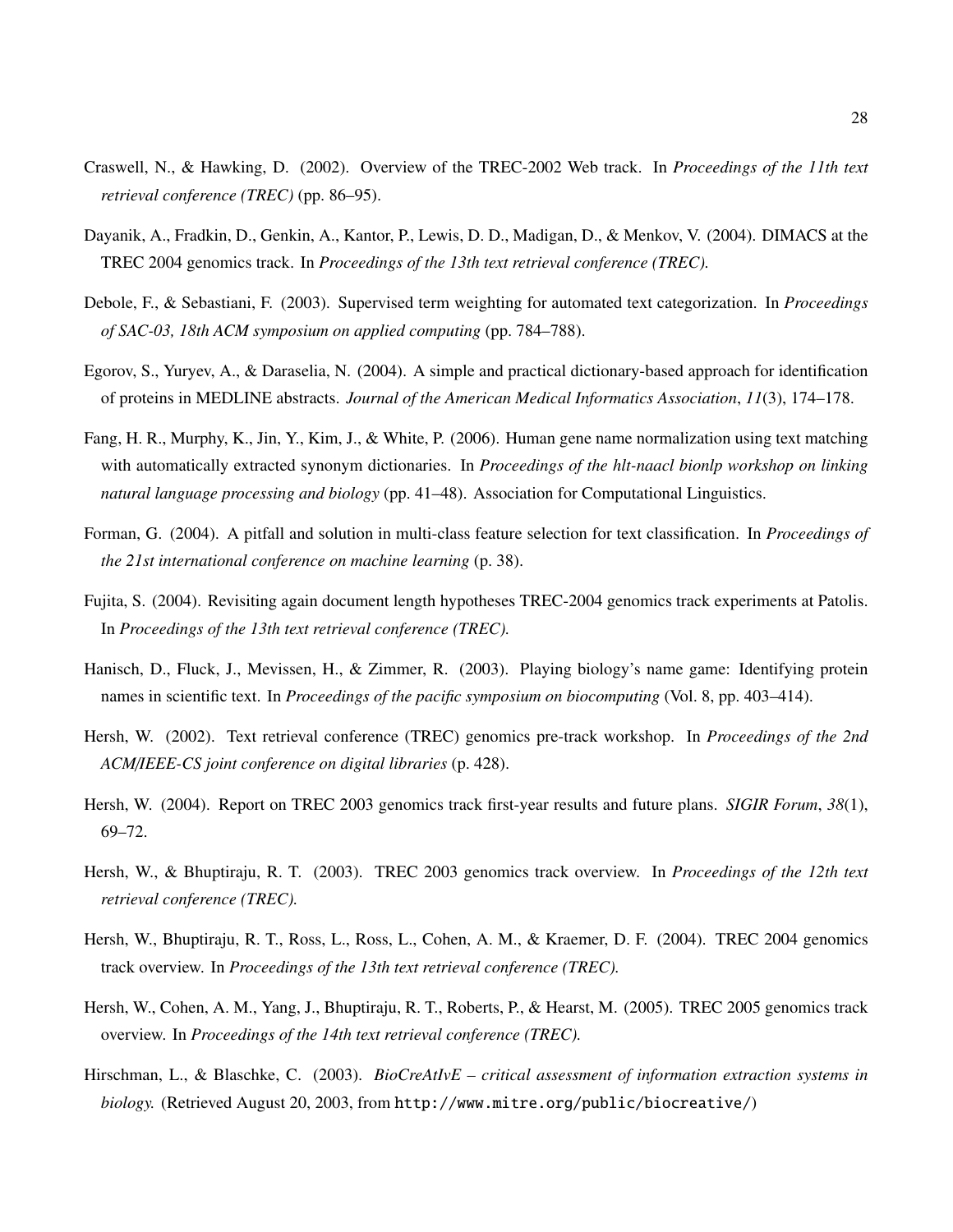- Hirschman, L., Park, J. C., Tsujii, J., Wong, L., & Wu, C. H. (2002). Accomplishments and challenges in literature data mining for biology. *Bioinformatics*, *18*(12), 1553–1561.
- Jackson, P., & Moulinier, I. (2007). *Natural language processing for online applications: Text retrieval, extraction* & *categorization* (Second ed.). John Benjamins.
- Joachims, T. (1998). Text categorization with support vector machines: Learning with many relevant features. In *Proceedings of the 10th European conference on machine learning (ECML 98)* (pp. 137–142).
- Lovins, J. B. (1968). Development of a stemming algorithm. *Mechanical Translation and Computational Linguistics*, *11*, 22–31.
- Morgan, A. A., Wellner, B., Colombe, J. B., Arens, R., Colosimo, M. E., & Hirschman, L. (2007). Evaluating the automatic mapping of human gene and protein mentions to unique identifiers. In *Proceedings of the pacific symposium on biocomputing* (Vol. 12, pp. 281–291).
- Niu, J., Sun, L., Lou, L., Deng, F., Lin, C., Zheng, H., & Huang, X. (2005). WIM at TREC 2005. In *Proceedings of the 14th text retrieval conference (TREC).*
- O'Donovan, C., Martin, M. J., Gattiker, A., Gasteiger, E., Bairoch, A., & Apweiler, R. (2002). High-quality protein knowledge resource: SWISS-PROT and TrEMBL. *Brief Bioinform*, *3*(3), 275–284.
- Ogren, P. V., Cohen, K. B., & Hunter, L. (2005). Implications of compositionality in the gene ontology for its curation and usage. In *Proceedings of the pacific symposium on biocomputing* (Vol. 10, pp. 174–185).
- Pruitt, K. D., & Maglott, D. R. (2001). RefSeq and LocusLink: NCBI gene-centered resources. *Nucleic Acids Research*, *29*(1), 137–140.
- Ray, S., & Craven, M. (2005). Learning statistical models for annotating proteins with function information using biomedical text. *BMC Bioinformatics*, *6*(Suppl 1), S18.
- Rocchio, J. J. (1971). Relevance feedback in information retrieval. In G. Salton (Ed.), *The SMART retrieval system: Experiments in automatic document processing* (pp. 313–323). Prentice-Hall, Inc.
- Salton, G., & McGill, M. J. (1983). *Introduction to modern information retrieval*. McGraw-Hill, Inc.
- Schwartz, A. S., & Hearst, M. A. (2003). A simple algorithm for identifying abbreviation definitions in biomedical text. In *Proceedings of the pacific symposium on biocomputing* (Vol. 8, pp. 451–462).
- Sehgal, A., & Srinivasan, P. (2006). Retrieval with gene queries. *BMC Bioinformatics*, *7*(1), 220.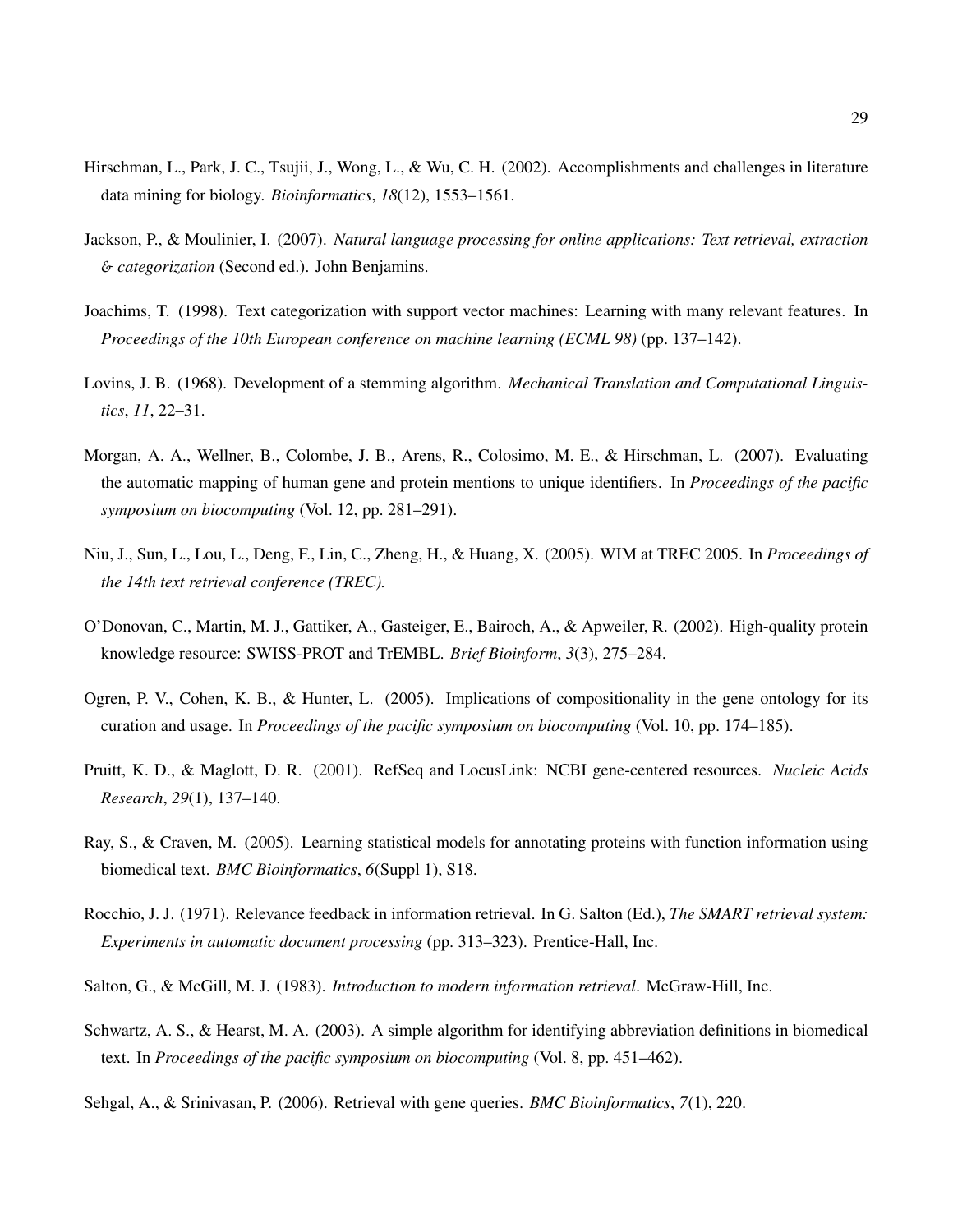- Seki, K., Costello, J. C., Singan, V. R., , & Mostafa, J. (2004). TREC 2004 genomics track experiments at IUB. In *Proceedings of the 13th text retrieval conference (TREC).*
- Seki, K., & Mostafa, J. (2005). An application of text categorization methods to gene ontology annotation. In *Proceedings of the 28th annual international ACM SIGIR conference on research and development in information retrieval* (pp. 138–145).
- Settles, B. (2004). Biomedical named entity recognition using conditional random fields and rich feature sets. In *Proceedings of the international joint workshop on natural language processing in biomedicine and its applications (NLPBA).*
- Settles, B., & Craven, M. (2004). Exploiting zone information, syntactic rules, and informative terms in gene ontology annotation of biomedical documents. In *Proceedings of the 13th text retrieval conference (TREC).*
- Shatkay, H., & Feldman, R. (2003). Mining the biomedical literature in the genomic era: An overview. *Journal of Computational Biology*, *10*(6), 821–856.
- Stoica, E., & Hearst, M. (2006). Predicting gene functions from text using a cross-species approach. In *Proceedings of the pacific symposium on biocomputing* (Vol. 11, pp. 88–99).
- The Gene Ontology Consortium. (2000). Gene ontology: tool for the unification of biology. *Nature Genetics*, *25*, 25–29.
- Wang, H., Fan, W., Yu, P. S., & Han, J. (2003). Mining concept-drifting data streams using ensemble classifiers. In *Proceedings of the ninth acm sigkdd international conference on knowledge discovery and data mining* (pp. 226–235). New York, NY, USA: ACM.
- Yang, Y., & Liu, X. (1999). A re-examination of text categorization methods. In *Proceedings of the 22nd annual international ACM SIGIR conference on research and development in information retrieval* (pp. 42–49).
- Yang, Y., & Pedersen, J. O. (1997). A comparative study on feature selection in text categorization. In *Proceedings of the 14th international conference on machine learning* (pp. 412–420).

## Vitae

Dr. Kazuhiro Seki received his Ph.D. in information science from Indiana University, Bloomington. His research interests are in the areas of natural language processing, information retrieval, machine learning, and their applications to intelligent information processing and management systems. He is currently an assistant professor in the